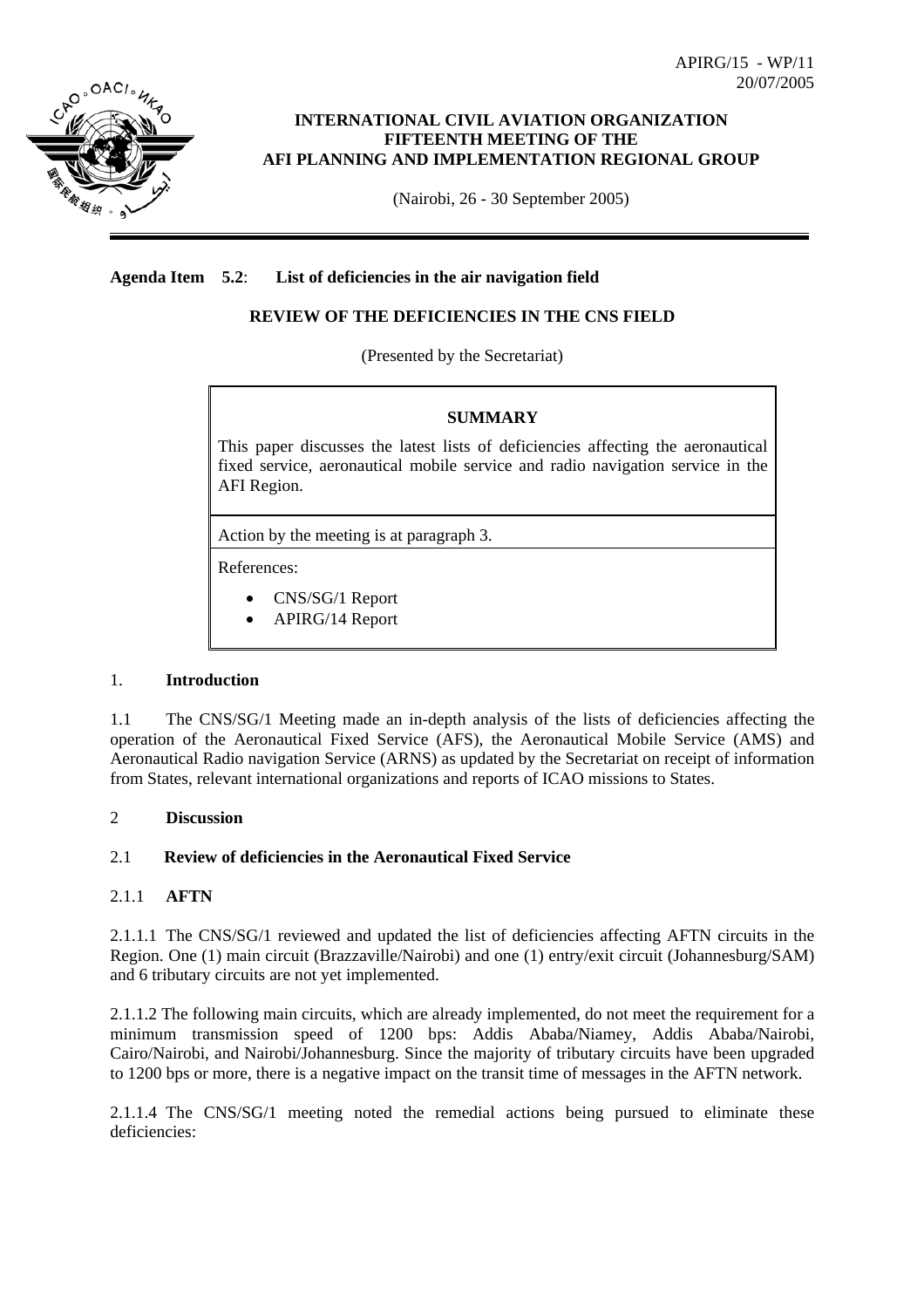- a) enhancing maintenance capabilities in identified areas where circuits availability and reliability were considered as critical issues, so as to prevent these circuits from unsafe degradation (e.g. some AFISNET circuits in the Gulf of Guinea);
- **b**) making use of VSAT technology. 8 AFTN circuits, of which 3 main circuits, would be implemented using VSAT networks: Brazzaville/Sao Tome, Bissau/Dakar (AFISNET), Johannesburg/Ezeiza (CAFSAT), Brazzaville/Luanda (SADC/2), Addis Ababa/Asmara, Addis Ababa/Khartoum, Brazzaville/Nairobi (NAFISAT). The implementation of the NAFISAT and SADC/2 will also permit the upgrading of the main AFTN circuits listed in para. 2.1.1.2 above;
- c) achieving interoperability between aeronautical VSAT networks in accordance with APIRG Conclusion 14/12, as a cost-effective means of interconnecting sites without adding antennae, optimizing bandwidth requirements and introducing more flexibility for new services.

2.1.1.5 The updated list of deficiencies in the AFTN field is shown at **Appendix A** to this working paper.

## **2.1.2 ATS/DS**

2.1.2.1 The CNS/SG/1 noted that 1 State has not implemented any of 3 required ATS/DS circuits. Out of a total of 227 ATS/DS circuits required in the AFI Plan, there are 37 non-implemented circuits, or 17.2% of the required circuits. It should be noted, with concern, that eleven (11) ATS/DS required between 12 ACC/FICs in the AFI Region are not implemented. Ten (10) of these circuits are expected to be implemented after the NAFISAT and SADC/2 become operational (2007). For the mean time, the CN/SG/1 meeting adopted a draft conclusion recommending the use of satellite telephone or the public switched telephone network (WP/5, Draft Conclusion 1/7 refers).

2.1.2.2 The CNS/SG/1 therefore updated the list of ATS/DS deficiencies in the AFI Region as shown in **Appendix B** to this working paper.

### 2.3 **Review of deficiencies in the Aeronautical Mobile Service**

2.3.1 The CNS/SG/1 reviewed the implementation and performance of the aeronautical mobile service in the AFI Region, and noted the commendable efforts deployed by States to extend VHF coverage. It identified deficiencies still to be resolved in this field. The updated list of AMS deficiencies is shown at **Appendix C** to this working paper.

### 2.4 **Aeronautical Radio Navigation Service**

2.4.1 The CNS/SG/1 noted that no significant progress was registered in the implementation of radio navigation aids. Thirty-eight (38) facilities required in the AFI Plan are still to be implemented - 19 of them being intended for en-route operations. It also pointed out situations where unimplemented or unserviceable ARNS facilities tend to be reported in the list of deficiencies on a nearly permanent basis. The updated list of AMS deficiencies is shown at **Appendix D** to this working paper.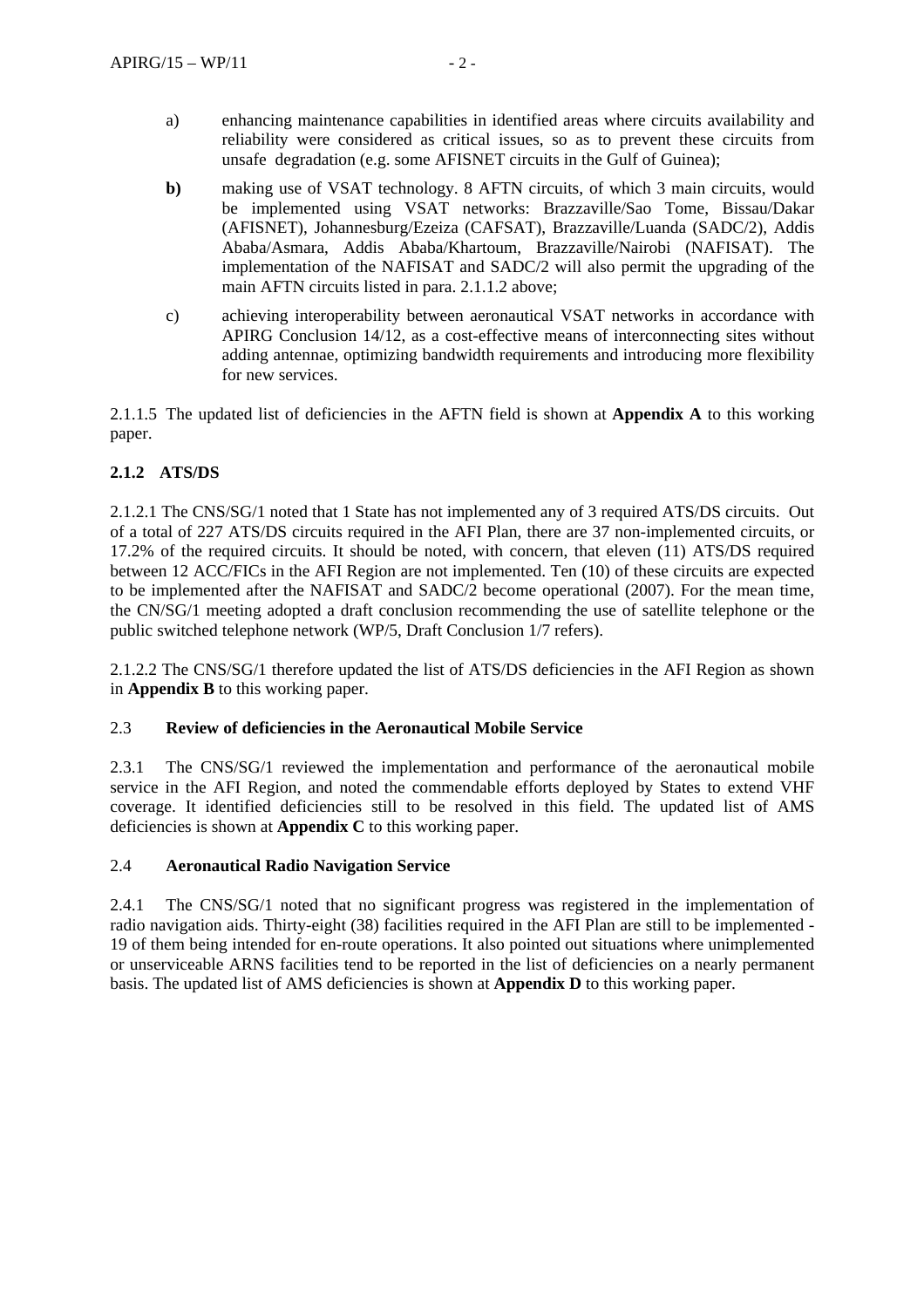# 2.5 **Progress in alleviation of deficiencies**

2.5.1 The following table gives an idea of the progress achieved in eliminating deficiencies in the CNS field since APIRG/11 (1998) and the projection until the next APIRG meeting..

|                                        |                | <b>Number of Deficiencies</b> |            |             |
|----------------------------------------|----------------|-------------------------------|------------|-------------|
| <b>APIRG Meetings</b>                  | <b>AFTN</b>    | <b>ATS/DS</b>                 | <b>AMS</b> | <b>ARNS</b> |
| <b>APIRG/11 (1998)</b>                 | 31             | 59                            | 19         | 75          |
| <b>APIRG/12 (1999)</b>                 | 20             | 45                            | 14         | 64          |
| <b>APIRG/13 (2001)</b>                 | 14             | 53                            | 14         | 60          |
| APIRG/14 (2003)                        | 11             | 50                            | 9          | 42          |
| <b>APIRG/15 (2005)</b>                 | 8              | 28                            | 7          | 38          |
| <b>APIRG/16 (2007)</b><br>(projection) | $\overline{2}$ | 16                            | 5          | 33          |

2.5.2 It shows that, though States has made tangible efforts since APIRG/14, there is still a lot to be done in the alleviation of CNS deficiencies in the AFI Region.

2.5.3 The following draft conclusion is proposed for adoption by APIRG:

**Draft Conclusion 15/…: Elimination of deficiencies affecting CNS field** 

**That:** 

- **a) the efforts by States/organizations aimed at eliminating deficiencies affecting AFTN, ATS/DS and AMS are acknowledged;**
- **b) States/organizations concerned :** 
	- **i) strengthen and coordinate their maintenance capabilities; and**
	- **ii) continue their efforts until complete elimination of the deficiencies affecting communications and navigation facilities listed in Appendix xx to the report.**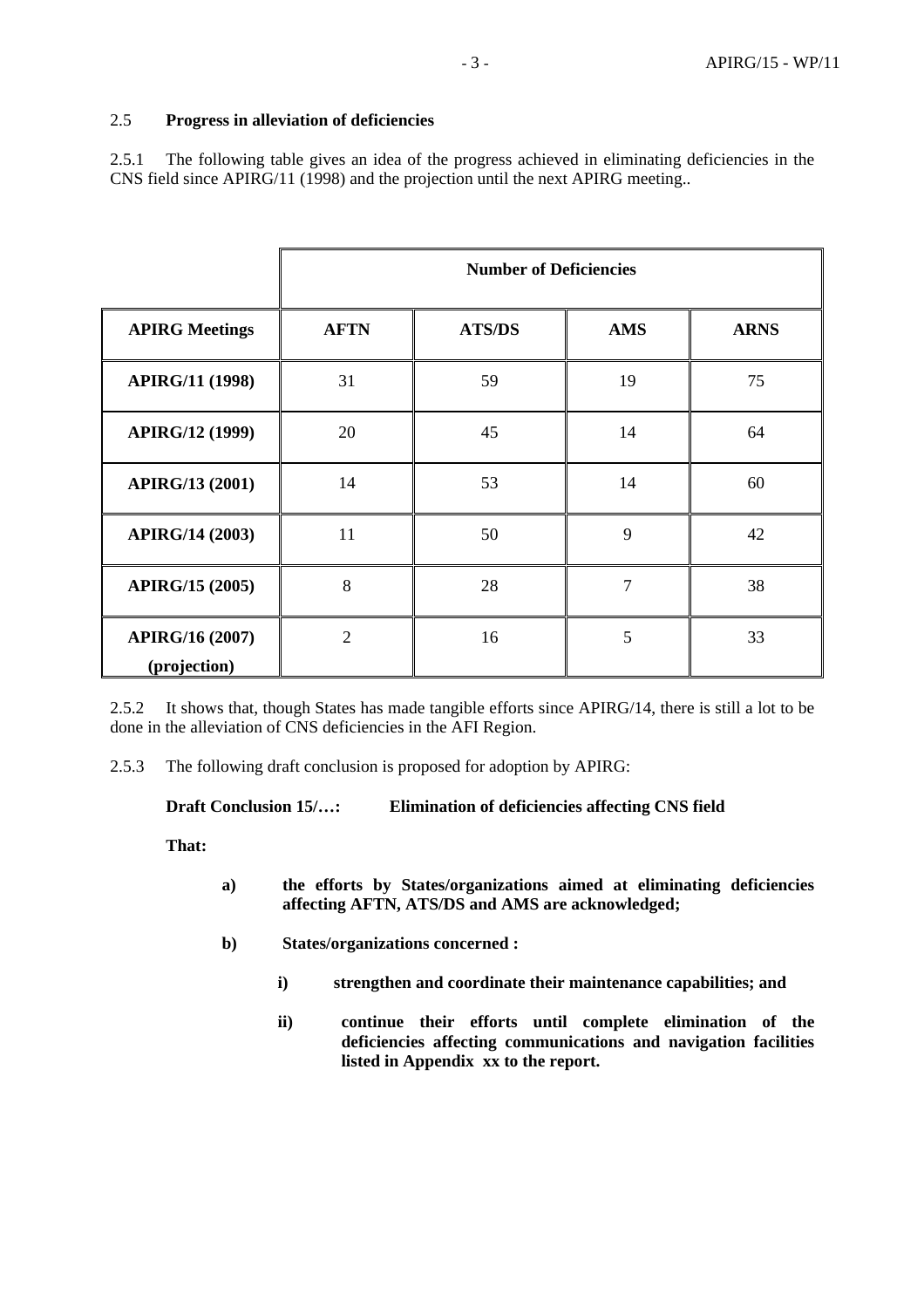## 3. **Action by the Meeting**

- 3.1 The APIRG/15 Meeting is invited to:
	- a) take note of the information contained in this working paper;
	- b) acknowledge the efforts by States concerned aimed at eliminating deficiencies affecting AFTN, ATS/DS and AMS; and
	- b) adopt the draft conclution at para. 2.5.3.

------------------------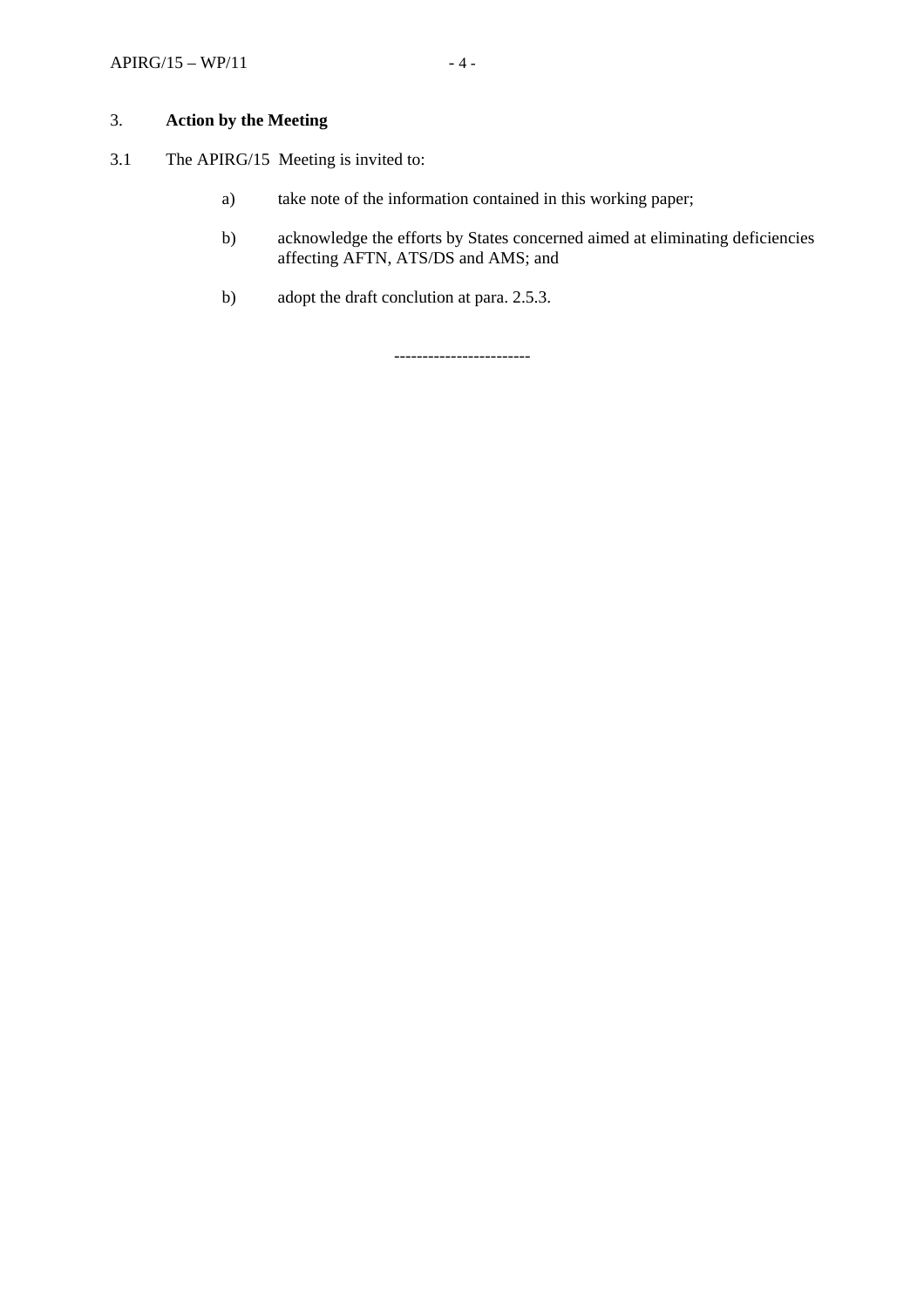# *List of AFTN Deficiencies*

|          | <b>StateName Requirements</b> | <b>Facilities or</b><br><b>Services</b> | <b>Description of</b><br><b>Deficiency</b>                    |      | <b>Date first Comments on</b><br>reported Deficiency | <b>Description of</b><br><b>Corrective action</b>  | <b>Executing Body</b>          | <b>Target</b><br>date for<br><i>implement</i> | <b>Priority</b> |
|----------|-------------------------------|-----------------------------------------|---------------------------------------------------------------|------|------------------------------------------------------|----------------------------------------------------|--------------------------------|-----------------------------------------------|-----------------|
| Angola   |                               |                                         |                                                               |      |                                                      |                                                    |                                |                                               |                 |
|          | AFTN Plan, AFI/7<br>Rec. 9/7  | Luanda AFTN centre                      | Circuit<br>Luanda/Brazzaville                                 | 1998 | Not implemented                                      | To implement VSAT                                  | Angola, ASECNA                 |                                               | U               |
| Congo    |                               |                                         |                                                               |      |                                                      |                                                    |                                |                                               |                 |
|          | AFTN Plan, AFI/7<br>Rec. 9/7  | <b>Brazzaville AFTN</b><br>centre       | Circuit<br>Brazzaville/Luanda                                 | 1998 | Not implemented                                      | To implement VSAT                                  | ASECNA, Angola                 |                                               | Α               |
|          | AFTN Plan, AFI/7<br>Rec. 9/7  | <b>Brazzaville AFTN</b><br>centre       | Main circuit<br>Brazzaville/Nairobi                           | 1998 | Not implemented                                      | <b>VSAT NAFISAT in</b><br>project                  | ASECNA, Kenya                  | 2007                                          | U               |
|          | AFTN Plan, AFI/7<br>Rec. 9/7  | <b>Brazzaville AFTN</b><br>centre       | Circuit<br>Brazzaville/Sao Tome                               | 1998 | Not implemented                                      | VSAT to be installed<br>at Sao Tome                | ASECNA, Sao Tome<br>& Principe |                                               | U               |
| Djibouti |                               |                                         |                                                               |      |                                                      |                                                    |                                |                                               |                 |
|          | AFTN Plan, AFI/7<br>Rec. 9/7  | Djibouti AFTN<br>centre                 | Circuit Djibouti/Addis<br>Ababa                               | 2005 | Not implemented                                      | Implement LTF<br>circuit pending<br><b>NAFISAT</b> | Djibouti, Ethiopia             |                                               | U               |
| Eritrea  |                               |                                         |                                                               |      |                                                      |                                                    |                                |                                               |                 |
|          | AFTN Plan, AFI/7<br>Rec. 9/7  | Asmara AFTN<br>centre                   | Circuit Asmara/Addis<br>Ababa                                 | 1998 | The circuit has been<br>disconnected                 | To be restored.<br><b>NAFISAT</b>                  | Eritrea, Ethiopia              | 2007                                          | U               |
| Ethiopia |                               |                                         |                                                               |      |                                                      |                                                    |                                |                                               |                 |
|          | AFTN Plan, AFI/7<br>Rec. 9/7  | Addis Ababa AFTN<br>centre              | <b>Circuit Addis</b><br>Ababa/Asmara                          | 1998 | This circuit has been<br>disconnected                | To be restored.<br><b>NAFISAT</b>                  | Ethiopia, Eritrea              | 2007                                          | U               |
|          | AFTN Plan, AFI/7<br>Rec. 9/7  | Addis Ababa AFTN<br>centre              | <b>Circuit Addis</b><br>Ababa/Khartoum                        | 1996 | Not implemented                                      | <b>VSAT NAFISAT in</b><br>project                  | Ethiopia, Sudan                | 2007                                          | Α               |
|          | AFTN Plan, AFI/7<br>Rec. 9/7  | Addis Ababa AFTN<br>centre              | <b>Circuit Addis</b><br>Ababa/Niamey<br>operates at low speed | 2003 | Causes congestion<br>and traffic delays              | Upgrade to at least<br>1200 bps. NAFISAT           | Ethiopia, ASECNA               | 2007                                          | Α               |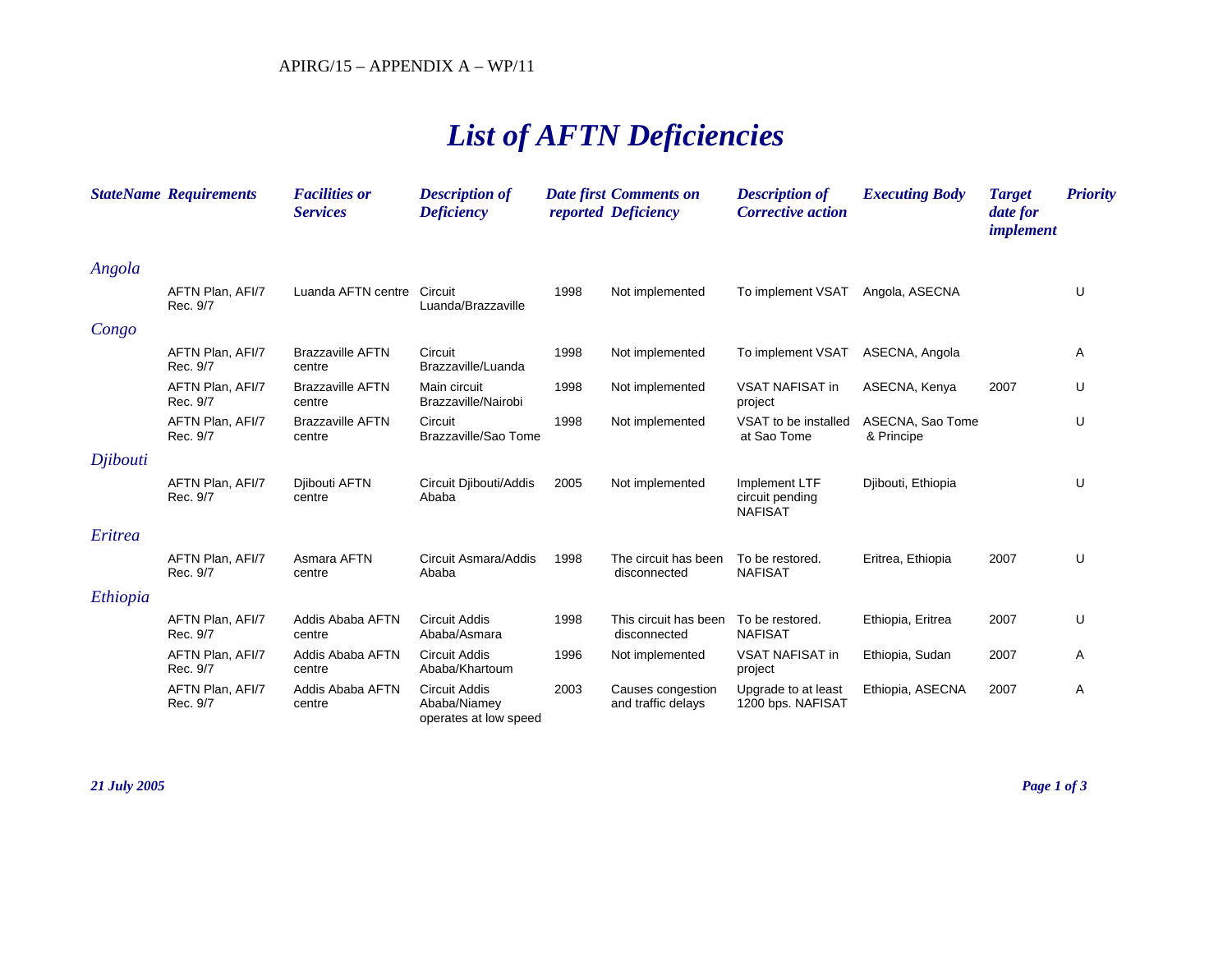|               | <b>StateName Requirements</b> | <b>Facilities or</b><br><b>Services</b> | <b>Description of</b><br><b>Deficiency</b>                  |      | <b>Date first Comments on</b><br>reported Deficiency | <b>Description of</b><br><b>Corrective action</b>  | <b>Executing Body</b>           | <b>Target</b><br>date for<br>implement | <b>Priority</b> |
|---------------|-------------------------------|-----------------------------------------|-------------------------------------------------------------|------|------------------------------------------------------|----------------------------------------------------|---------------------------------|----------------------------------------|-----------------|
|               | AFTN Plan, AFI/7<br>Rec. 9/7  | Addis Ababa AFTN<br>centre              | <b>Circuit Addis</b><br>Ababa/Djibouti                      | 2005 | Not implemented                                      | Implement LTF<br>circuit pending<br><b>NAFISAT</b> | Ethiopia, Djibouti              |                                        | U               |
| Guinea Bissau |                               |                                         |                                                             |      |                                                      |                                                    |                                 |                                        |                 |
|               | AFTN Plan, AFI/7<br>Rec. 9/7  | <b>Bissau AFTN centre</b>               | Circuit Bissau/Dakar                                        | 1998 | Not implemented                                      | VSAT planned                                       | ASECNA, Guinea<br><b>Bissau</b> |                                        | U               |
| Kenya         |                               |                                         |                                                             |      |                                                      |                                                    |                                 |                                        |                 |
|               | AFTN Plan, AFI/7<br>Rec. 9/7  | Nairobi AFTN centre                     | Main circuit<br>Nairobi/Brazzaville                         | 1998 | Not implemented                                      | <b>VSAT NAFISAT in</b><br>project                  | Kenya, ASECNA                   | 2007                                   | U               |
|               | AFTN Plan, AFI/7<br>Rec. 9/7  | Nairobi AFTN centre                     | Nairobi/Cairo circuit<br>operates at low speed              | 2002 | Causes congestion<br>and traffic delays              | Upgrade to at least<br>1200 bps. NAFISAT           | Kenya, Egypt                    | 2007                                   | Α               |
|               | AFTN Plan, AFI/7<br>Rec. 9/7  | Nairobi AFTN centre                     | Nairobi/Johannesburg<br>circuit operates at<br>low speed    | 2002 | Causes congestion<br>and traffic delays              | Upgrade to at least<br>1200 bps. NAFISAT           | Kenya, South Africa             | 2007                                   | Α               |
|               | AFTN Plan, AFI/7<br>Rec. 9/7  | Nairobi AFTN centre                     | Nairobi/Mumbai<br>circuit operates at low<br>speed          | 2002 | Causes congestion<br>and traffic delays              | Upgrade to at least<br>1200 bps                    | Kenya, India                    |                                        | Α               |
| <b>Niger</b>  |                               |                                         |                                                             |      |                                                      |                                                    |                                 |                                        |                 |
|               | AFTN Plan, AFI/7<br>Rec. 9/7  | Niamey AFTN<br>centre                   | Main circuit<br>Niamey/Addis Ababa<br>operates at low speed | 2003 | Causes congestion<br>and traffic delays              | Upgrade to at least<br>1200 bps. NAFISAT           | ASECNA, Ethiopia                | 2007                                   | Α               |
|               | Sao Tome & Principe           |                                         |                                                             |      |                                                      |                                                    |                                 |                                        |                 |
|               | AFTN Plan, AFI/7<br>Rec. 9/7  | Sao Tome AFTN<br>centre                 | Circuit Sao<br>Tome/Brazzaville                             | 1998 | Not implemented                                      | VSAT to be installed<br>at Sao Tome                | Sao Tome &<br>Principe, ASECNA  |                                        | U               |
| Senegal       |                               |                                         |                                                             |      |                                                      |                                                    |                                 |                                        |                 |
|               | AFTN Plan, AFI/7<br>Rec. 9/7  | Dakar AFTN centre                       | Circuit Dakar/Bissau                                        | 1998 | Not implemented                                      | VSAT planned                                       | ASECNA, Guinea<br>Bissau        |                                        | U               |

*South Africa*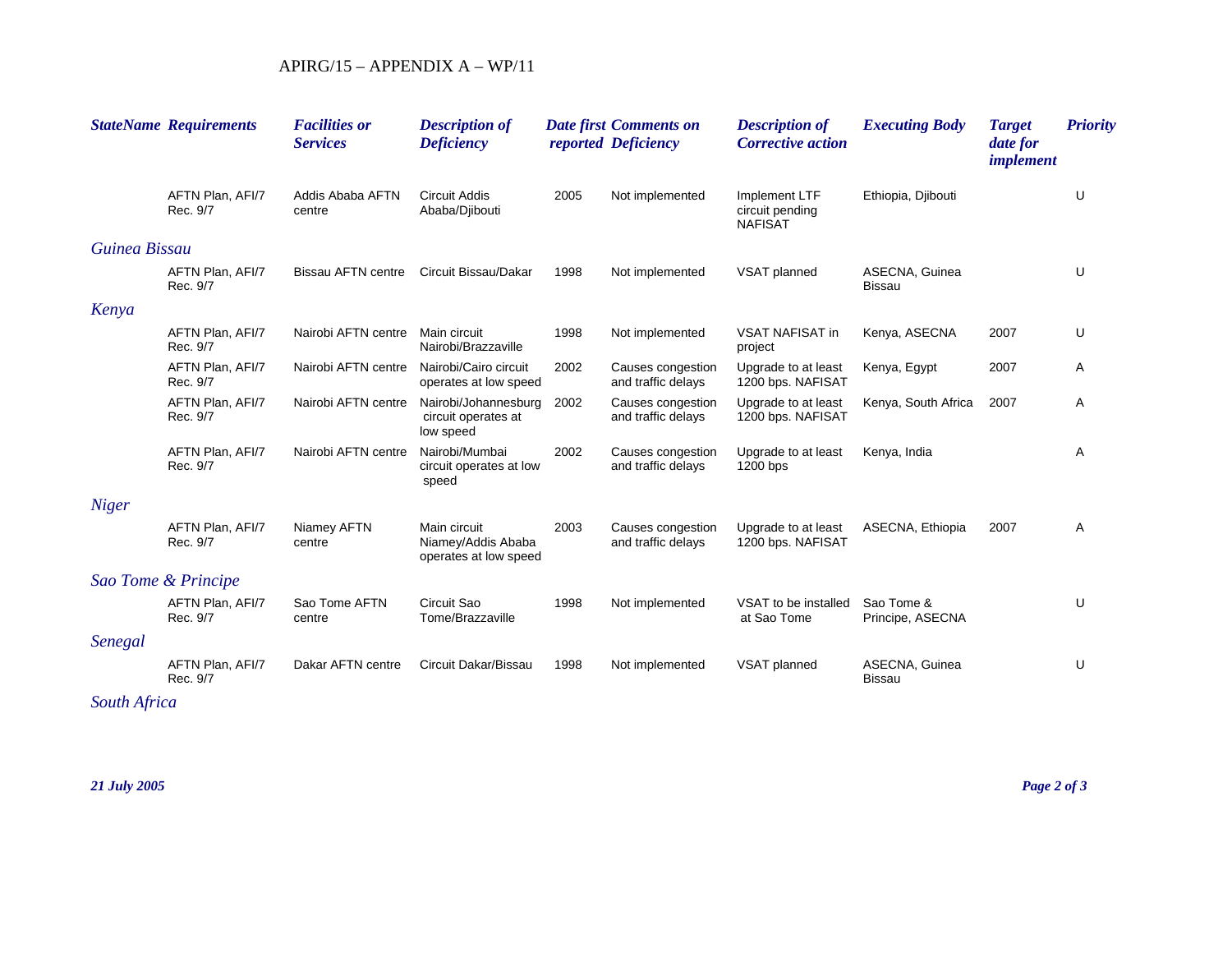|       | <b>StateName Requirements</b> | <b>Facilities or</b><br><b>Services</b> | <b>Description of</b><br><b>Deficiency</b>                   |      | <b>Date first Comments on</b><br>reported Deficiency | <b>Description of</b><br><b>Corrective action</b>    | <i><b>Executing Body</b></i> | <b>Target</b><br>date for<br><i>implement</i> | <b>Priority</b> |
|-------|-------------------------------|-----------------------------------------|--------------------------------------------------------------|------|------------------------------------------------------|------------------------------------------------------|------------------------------|-----------------------------------------------|-----------------|
|       | AFTN Plan, AFI/7<br>Rec. 9/7  | Johannesburg AFTN<br>centre             | Inter-regional circuit<br>Johannesburg/SAM<br>(Buenos Aires) | 1996 | Not implemented                                      | <b>CAFSAT VSAT</b><br>implemented in<br>Johannesburg | South Africa.<br>Argentina   | 2005                                          |                 |
| Sudan |                               |                                         |                                                              |      |                                                      |                                                      |                              |                                               |                 |
|       | AFTN Plan, AFI/7<br>Rec. 9/7  | Khartoum AFTN<br>centre                 | Circuit<br>Khartoum/Addis<br>Ababa                           | 1996 | Not implemented                                      | VSAT NAFISAT in<br>project                           | Ethiopia, Sudan              | 2007                                          | A               |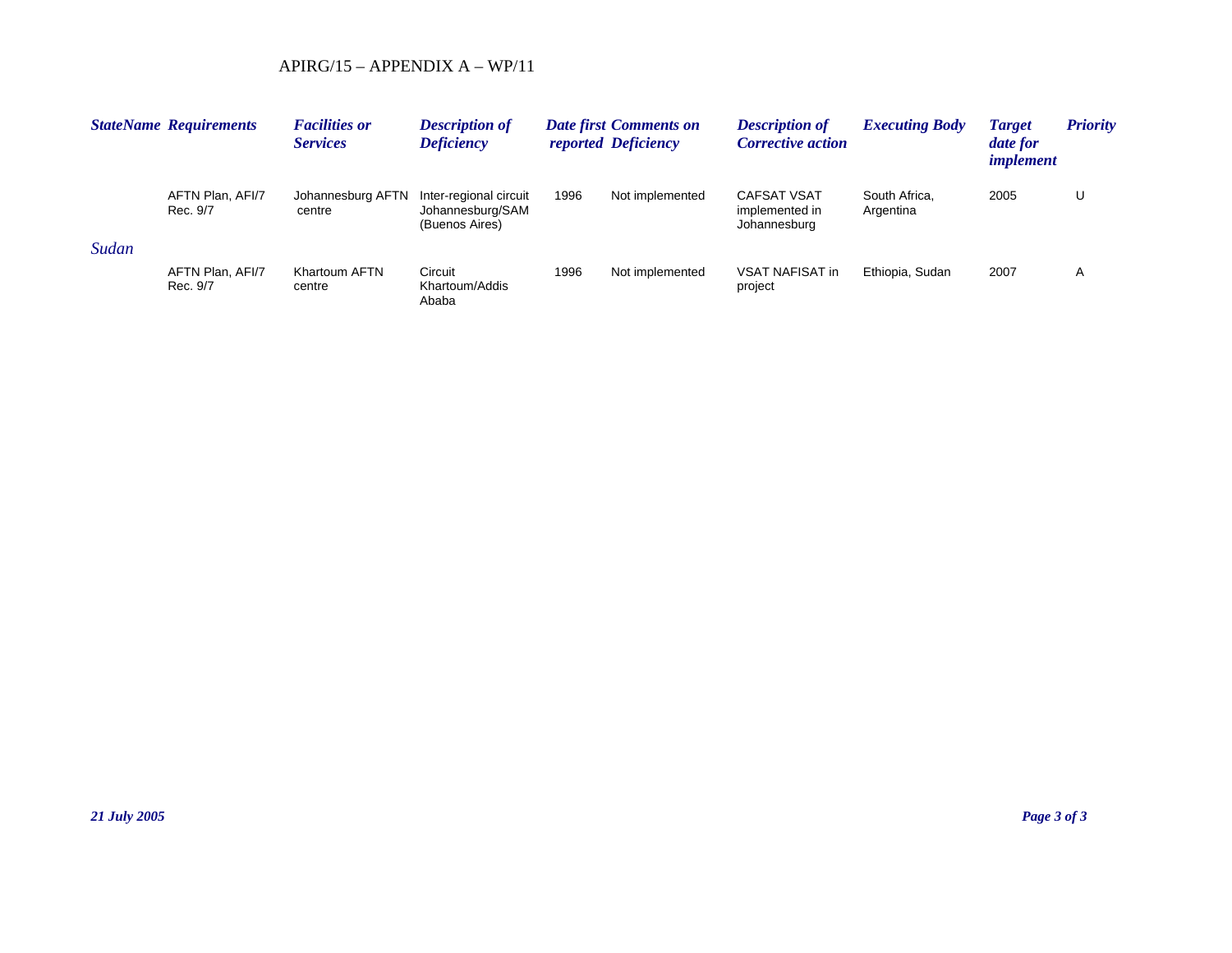# *List of Deficiencies – ATS/DS*

|                     | <b>StateName Requirements</b>                                | <b>Facilities or</b><br><b>Services</b> | <b>Description of</b><br><b>Deficiency</b> |      | <b>Date first Comments on</b><br>reported Deficiency                             | <b>Description of</b><br><b>Corrective action</b> | <b>Executing Body</b> | <b>Target</b><br>date for<br>implement | <b>Priority</b> |
|---------------------|--------------------------------------------------------------|-----------------------------------------|--------------------------------------------|------|----------------------------------------------------------------------------------|---------------------------------------------------|-----------------------|----------------------------------------|-----------------|
| Algeria             |                                                              |                                         |                                            |      |                                                                                  |                                                   |                       |                                        |                 |
|                     | <b>ATS Direct Speech</b><br>Circuits Plan, AFI/7<br>Rec. 9/9 | Algiers ACC-FIC                         | Circuit Algiers/Tripoli                    |      |                                                                                  | Implement LTF<br>circuit                          | Algeria, Libya        |                                        | U               |
| Angola              |                                                              |                                         |                                            |      |                                                                                  |                                                   |                       |                                        |                 |
|                     | <b>ATS Direct Speech</b><br>Circuits Plan, AFI/7<br>Rec. 9/9 | Luanda FIC                              | Circuit Luanda/Accra                       | 1998 | Inmarsat phone<br>used from Luanda.<br>Inmarsat Phone also<br>available in Accra | VSAT under<br>consideration                       | Angola, Ghana         |                                        | U               |
|                     | <b>ATS Direct Speech</b><br>Circuits Plan, AFI/7<br>Rec. 9/9 | Luanda FIC                              | Circuit<br>Luanda/Atlantico                | 1998 | Not implemented                                                                  | Implement circuit                                 | Angola, Brazil        |                                        | Α               |
|                     | <b>ATS Direct Speech</b><br>Circuits Plan, AFI/7<br>Rec. 9/9 | Luanda FIC                              | Circuit<br>Luanda/Brazzaville              | 1998 | PSTN used via<br>Inmarsat                                                        | To implement LTF<br>circuit                       | Angola, ASECNA        |                                        | Α               |
| <b>Botswana</b>     |                                                              |                                         |                                            |      |                                                                                  |                                                   |                       |                                        |                 |
|                     | <b>ATS Direct Speech</b><br>Circuits Plan, AFI/7<br>Rec. 9/9 | Francistown TWR                         | Circuit<br>Francistown/Bulaway             | 2002 | Not implemented                                                                  | Implement facility                                | Botswana,<br>Zimbabwe |                                        | Α               |
| <b>Burkina Faso</b> |                                                              |                                         |                                            |      |                                                                                  |                                                   |                       |                                        |                 |
|                     | <b>ATS Direct Speech</b><br>Circuits Plan, AFI/7<br>Rec. 9/9 | Bobo Dioulasso                          | Circuit Bobo<br>Dioulasso/Accra            | 1998 | PSTN in use                                                                      | VSAT planned by<br><b>ASECNA</b>                  | ASECNA, Ghana         |                                        | Α               |
| Burundi             |                                                              |                                         |                                            |      |                                                                                  |                                                   |                       |                                        |                 |
|                     | <b>ATS Direct Speech</b><br>Circuits Plan, AFI/7<br>Rec. 9/9 | Bujumbura APP                           | Circuit<br>Bujumbura/Goma                  | 1998 | Not implemented                                                                  |                                                   | Burundi, DR Congo     |                                        | Α               |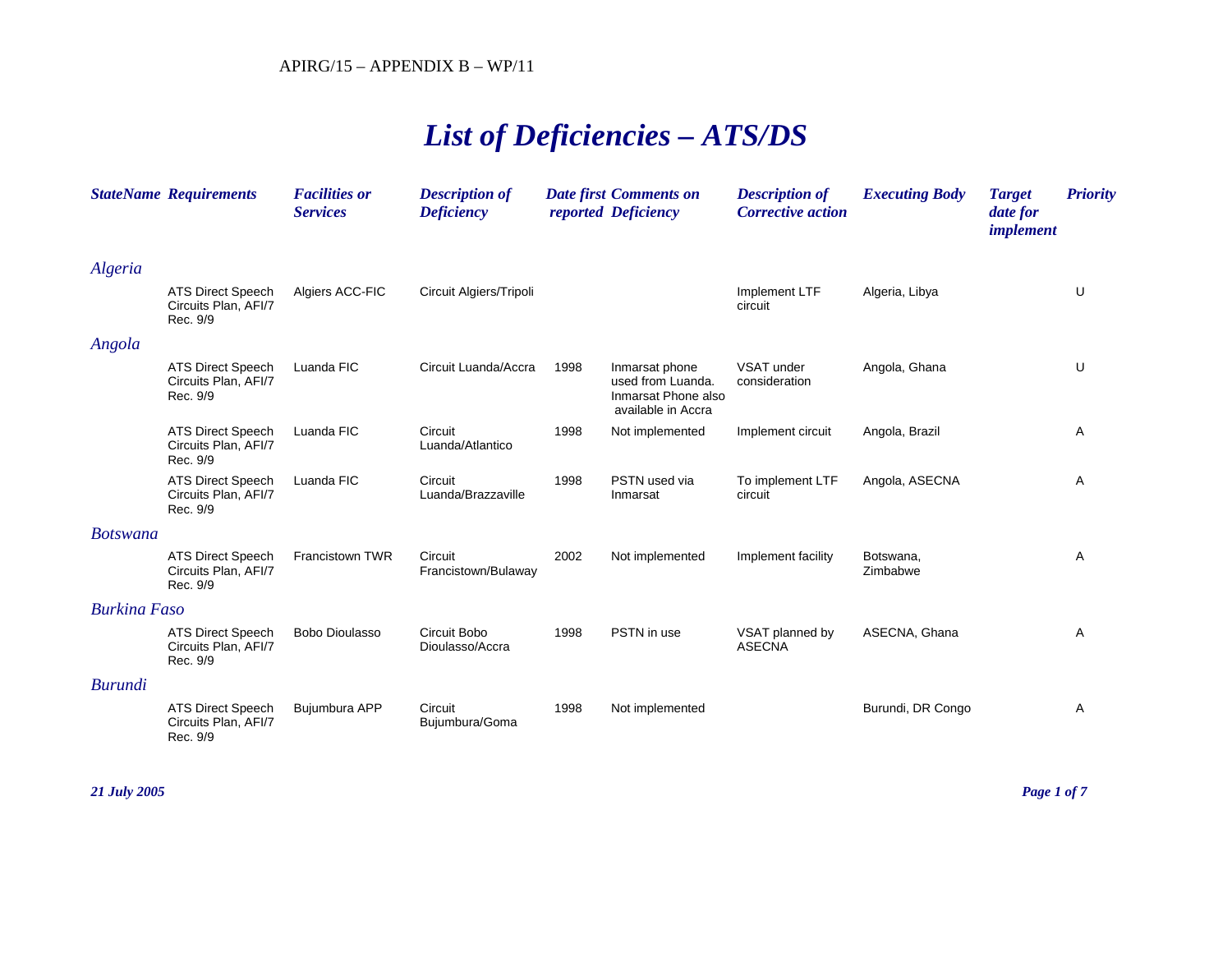|                    | <b>StateName Requirements</b>                                | <b>Facilities or</b><br><b>Services</b> | <b>Description of</b><br><b>Deficiency</b> |      | <b>Date first Comments on</b><br>reported Deficiency | <b>Description of</b><br><b>Corrective action</b>                                | <b>Executing Body</b>               | <b>Target</b><br>date for<br><i>implement</i> | <b>Priority</b> |
|--------------------|--------------------------------------------------------------|-----------------------------------------|--------------------------------------------|------|------------------------------------------------------|----------------------------------------------------------------------------------|-------------------------------------|-----------------------------------------------|-----------------|
|                    | <b>ATS Direct Speech</b><br>Circuits Plan, AFI/7<br>Rec. 9/9 | Bujumbura APP                           | Circuit<br>Bujumbura/Kinshasa              | 1998 | Not implemented                                      | VSAT implemented<br>at Bujumbura and<br>Kinshasa                                 | Burundi, DR Congo                   |                                               | Α               |
| Cameroon           |                                                              |                                         |                                            |      |                                                      |                                                                                  |                                     |                                               |                 |
|                    | <b>ATS Direct Speech</b><br>Circuits Plan, AFI/7<br>Rec. 9/9 | Douala APP                              | Circuit Douala/Bata                        | 1998 | Not implemented                                      | VSAT planned at<br>Bata                                                          | <b>ASECNA</b>                       |                                               | Α               |
| Chad               |                                                              |                                         |                                            |      |                                                      |                                                                                  |                                     |                                               |                 |
|                    | <b>ATS Direct Speech</b><br>Circuits Plan, AFI/7<br>Rec. 9/9 | N'Diamena APP/FIC                       | Circuit<br>N'Djamena/Khartoum              | 1998 | Not implemented                                      | <b>VSAT NAFISAT.</b><br>PSTN proposed by<br>ASECNA.                              | ASECNA, Sudan                       | 2007                                          | U               |
|                    | <b>ATS Direct Speech</b><br>Circuits Plan, AFI/7<br>Rec. 9/9 | N'Diamena APP/FIC                       | Circuit<br>N'Djamena/Tripoli               | 1998 | Not implemented                                      | <b>VSAT NAFISAT.</b><br><b>PSTN</b> and Satphone<br>proposed by<br><b>ASECNA</b> | ASECNA, Libya                       | 2007                                          | U               |
| Congo              |                                                              |                                         |                                            |      |                                                      |                                                                                  |                                     |                                               |                 |
|                    | <b>ATS Direct Speech</b><br>Circuits Plan, AFI/7<br>Rec. 9/9 | <b>Brazzaville APP/FIC</b>              | Circuit<br>Brazzaville/Khartoum            | 1998 | Not implemented                                      | <b>VSAT AFISNET</b><br>proposed by<br><b>ASECNA</b>                              | ASECNA, Sudan                       | 2007                                          | U               |
|                    | <b>ATS Direct Speech</b><br>Circuits Plan, AFI/7<br>Rec. 9/9 | <b>Brazzaville APP/FIC</b>              | Circuit<br>Brazzaville/Luanda              | 1998 | PSTN used via<br>Inmarsat phone                      | To implement VSAT                                                                | Angola, ASECNA                      |                                               | U               |
|                    | <b>ATS Direct Speech</b><br>Circuits Plan, AFI/7<br>Rec. 9/9 | <b>Brazzaville APP/FIC</b>              | Circuit<br>Brazzaville/Sao Tome            | 1998 | Not implemented                                      | VSAT to be installed<br>at Sao Tome                                              | ASECNA, Sao Tome 2005<br>& Principe |                                               | U               |
| Dem. Rep. of Congo |                                                              |                                         |                                            |      |                                                      |                                                                                  |                                     |                                               |                 |
|                    | <b>ATS Direct Speech</b><br>Circuits Plan, AFI/7<br>Rec. 9/9 | Goma APP                                | Circuit<br>Goma/Bujumbura                  | 1998 | Not implemented                                      |                                                                                  | DR Congo, Burundi                   |                                               | Α               |
|                    | <b>ATS Direct Speech</b><br>Circuits Plan, AFI/7<br>Rec. 9/9 | Goma APP                                | Circuit Goma/Kigali                        | 1998 | Not implemented                                      |                                                                                  | DR Congo, Rwanda                    |                                               | Α               |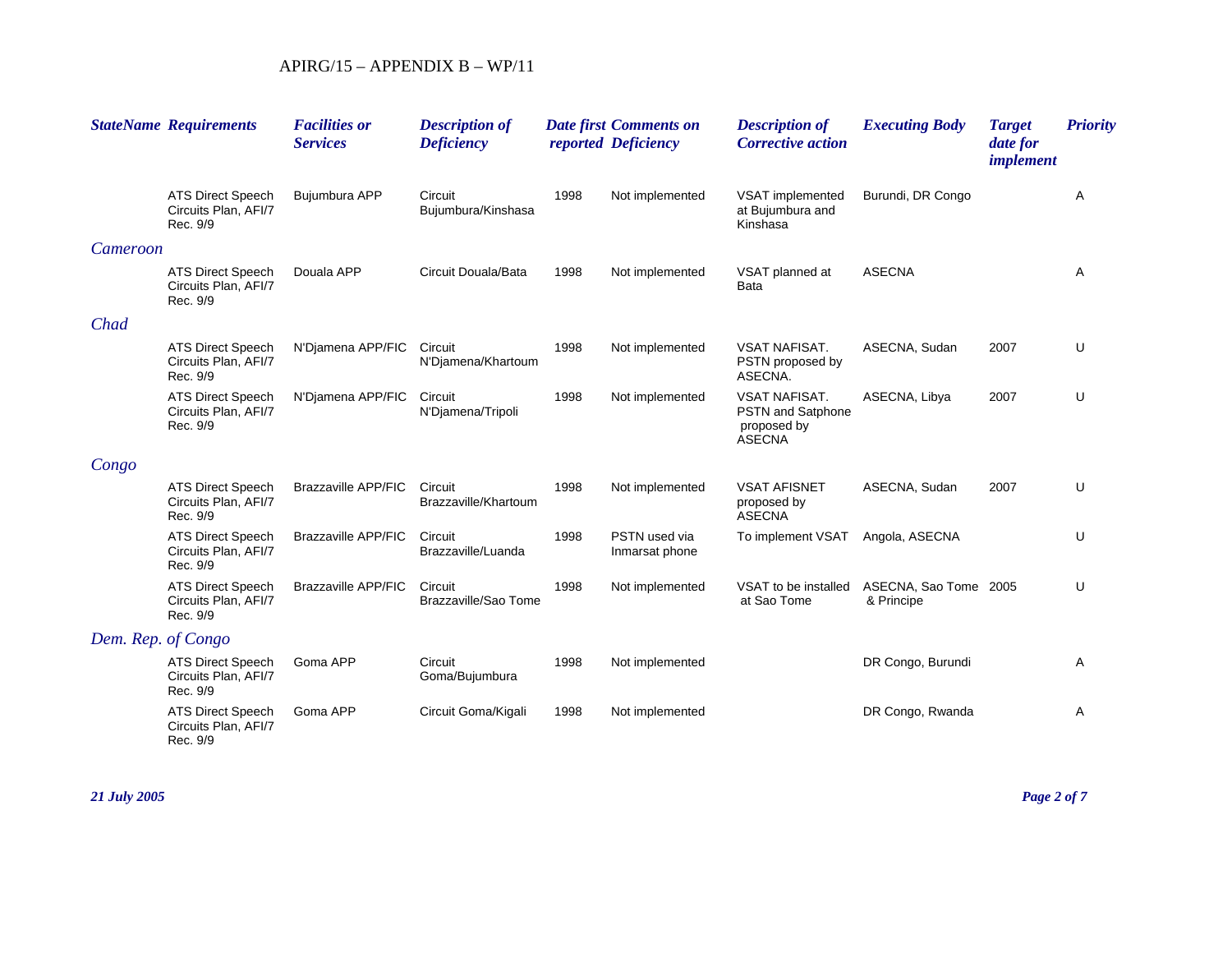|                          | <b>StateName Requirements</b>                                | <b>Facilities or</b><br><b>Services</b> | <b>Description of</b><br><b>Deficiency</b> |      | <b>Date first Comments on</b><br>reported Deficiency | <b>Description of</b><br><b>Corrective action</b>                               | <b>Executing Body</b> | <b>Target</b><br>date for<br>implement | <b>Priority</b> |
|--------------------------|--------------------------------------------------------------|-----------------------------------------|--------------------------------------------|------|------------------------------------------------------|---------------------------------------------------------------------------------|-----------------------|----------------------------------------|-----------------|
|                          | <b>ATS Direct Speech</b><br>Circuits Plan, AFI/7<br>Rec. 9/9 | Kinshasa FIC                            | Circuit<br>Kinshasa/Bujumbura              | 2002 | Not implemented                                      | VSAT implemented<br>both centres                                                | DR Congo, Burundi     |                                        | Α               |
|                          | <b>ATS Direct Speech</b><br>Circuits Plan, AFI/7<br>Rec. 9/9 | Kinshasa FIC                            | Circuit<br>Kinshasa/Entebbe                | 1996 | Not implemented                                      | VSAT SADC2 and<br>NAFISAT in project                                            | DR Congo, Uganda      | 2007                                   | U               |
|                          | <b>ATS Direct Speech</b><br>Circuits Plan, AFI/7<br>Rec. 9/9 | Kinshasa FIC                            | Circuit<br>Kinshasa/Khartoum               | 1996 | Inmarsat phone<br>available at                       | <b>VSAT NAFISAT in</b><br>project                                               | DR Congo, Sudan       | 2007                                   | U               |
|                          | <b>ATS Direct Speech</b><br>Circuits Plan, AFI/7<br>Rec. 9/9 | Kinshasa FIC                            | Circuit<br>Kinshasa/Kigali                 | 1996 | Not implemented                                      | VSAT operational in<br>Kinshasa and in<br>Kigali                                | DR Congo, Rwanda      |                                        | Α               |
| Egypt                    |                                                              |                                         |                                            |      |                                                      |                                                                                 |                       |                                        |                 |
|                          | <b>ATS Direct Speech</b><br>Circuits Plan, AFI/7<br>Rec. 9/9 | Cairo ACC                               | Circuit<br>Cairo/Khartoum                  | 1996 | Not implemented                                      | LTF circuit via PTTs<br>proposed by Egypt<br>until VSAT NAFISAT<br>implemented. | Egypt, Sudan          | 2007                                   | U               |
| <b>Equatorial Guinea</b> |                                                              |                                         |                                            |      |                                                      |                                                                                 |                       |                                        |                 |
|                          | <b>ATS Direct Speech</b><br>Circuits Plan, AFI/7<br>Rec. 9/9 | Bata & Malabo APP                       | Circuit Bata/Malabo                        | 2002 | Not implemented                                      | VSAT planned                                                                    | <b>ASECNA</b>         |                                        | Α               |
|                          | <b>ATS Direct Speech</b><br>Circuits Plan, AFI/7<br>Rec. 9/9 | Bata APP                                | Circuit Bata/Douala                        | 1996 | Not implemented                                      | VSAT planned                                                                    | <b>ASECNA</b>         |                                        | Α               |
|                          | <b>ATS Direct Speech</b><br>Circuits Plan, AFI/7<br>Rec. 9/9 | Bata APP                                | Circuit Bata/Libreville                    | 1996 | Not implemented                                      | VSAT planned                                                                    | <b>ASECNA</b>         |                                        | Α               |
| Eritrea                  |                                                              |                                         |                                            |      |                                                      |                                                                                 |                       |                                        |                 |
|                          | <b>ATS Direct Speech</b><br>Circuits Plan, AFI/7<br>Rec. 9/9 | Asmara ACC                              | Circuit<br>Asmara/AddisAbaba               | 1998 | This circuit has been<br>disconnected                | To be restored.<br><b>NAFISAT</b>                                               | Eritrea, Ethiopia     | 2007                                   | U               |

# *Ethiopia*

*21 July 2005 Page 3 of 7*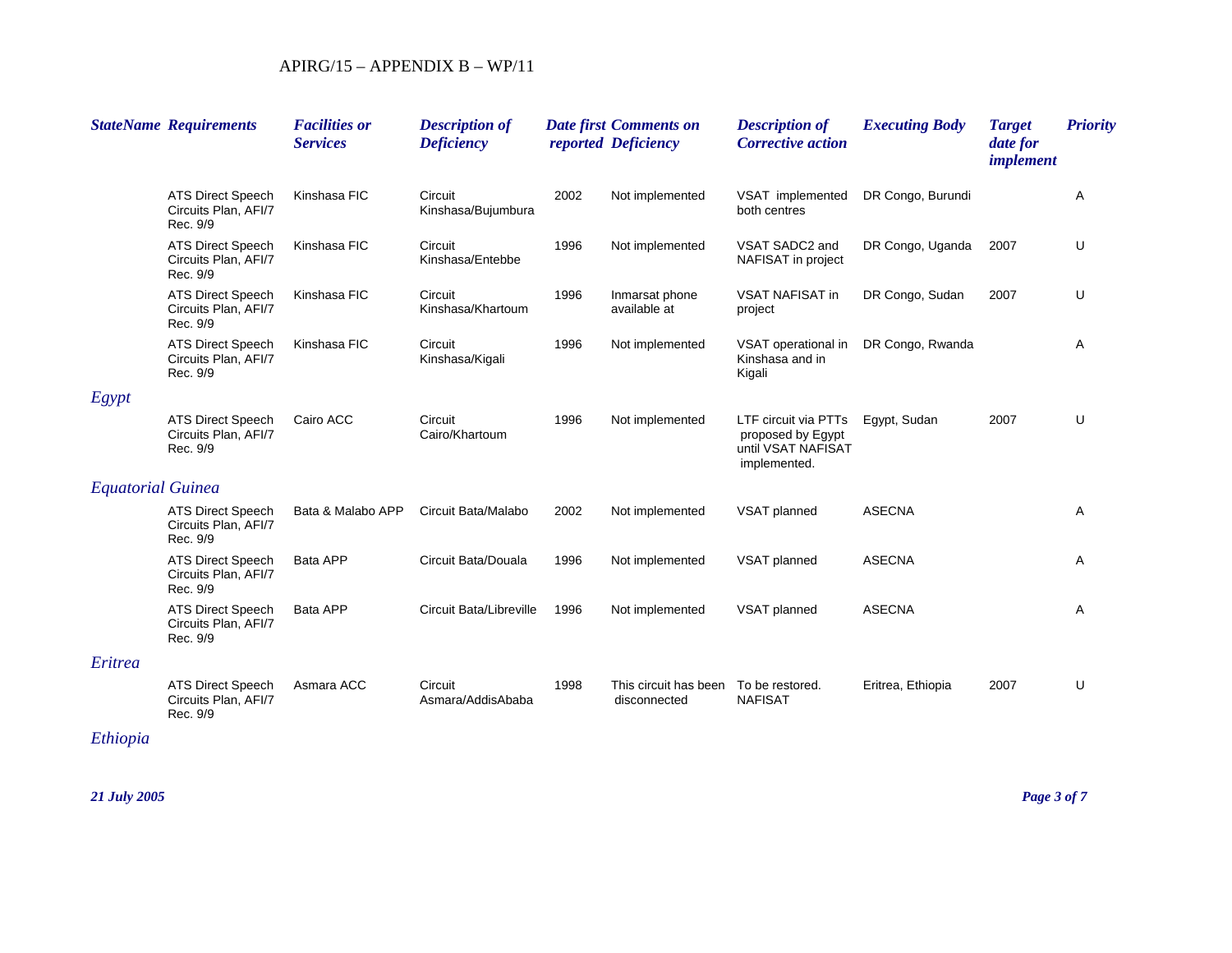|               | <b>StateName Requirements</b>                                | <b>Facilities or</b><br><b>Services</b> | <b>Description of</b><br><b>Deficiency</b> |      | <b>Date first Comments on</b><br>reported Deficiency                      | <b>Description of</b><br><b>Corrective action</b> | <b>Executing Body</b>               | <b>Target</b><br>date for<br>implement | <b>Priority</b> |
|---------------|--------------------------------------------------------------|-----------------------------------------|--------------------------------------------|------|---------------------------------------------------------------------------|---------------------------------------------------|-------------------------------------|----------------------------------------|-----------------|
|               | <b>ATS Direct Speech</b><br>Circuits Plan, AFI/7<br>Rec. 9/9 | Addis Ababa<br><b>ACC/FIC</b>           | <b>Circuit Addis</b><br>Ababa/Asmara       | 1998 | This circuit has been<br>disconnected                                     | To be restored.<br><b>NAFISAT</b>                 | Ethiopia, Eritrea                   | 2007                                   | U               |
| Gabon         |                                                              |                                         |                                            |      |                                                                           |                                                   |                                     |                                        |                 |
|               | <b>ATS Direct Speech</b><br>Circuits Plan, AFI/7<br>Rec. 9/9 | Libreville ACC                          | Circuit Libreville/Bata                    | 1996 | Not implemented                                                           | VSAT planned at<br>Bata                           | <b>ASECNA</b>                       |                                        | Α               |
|               | <b>ATS Direct Speech</b><br>Circuits Plan, AFI/7<br>Rec. 9/9 | Libreville ACC                          | Circuit Libreville/Sao<br>Tome             | 1996 | Not implemented                                                           | VSAT to be installed<br>by Sao Tome               | ASECNA, Sao Tome 2005<br>& Principe |                                        | Α               |
| Gambia        |                                                              |                                         |                                            |      |                                                                           |                                                   |                                     |                                        |                 |
|               | <b>ATS Direct Speech</b><br>Circuits Plan, AFI/7<br>Rec. 9/9 | <b>Banjul APP</b>                       | Circuit Banjul/Bissau                      | 1996 | Not implemented                                                           | VSAT being<br>considered                          | Gambia/Guinea<br><b>Bissau</b>      |                                        | Α               |
| Ghana         |                                                              |                                         |                                            |      |                                                                           |                                                   |                                     |                                        |                 |
|               | <b>ATS Direct Speech</b><br>Circuits Plan, AFI/7<br>Rec. 9/9 | Accra APP/FIC                           | Circuit Accra/Bobo<br>Dioulasso            | 1998 | PSTN in use                                                               | VSAT planned at<br>Bobo Dioulasso                 | Ghana, ASECNA                       |                                        | Α               |
|               | <b>ATS Direct Speech</b><br>Circuits Plan, AFI/7<br>Rec. 9/9 | Accra APP/FIC                           | Circuit Acrra/Luanda                       | 1998 | Inmarsat phone<br>used fromLuanda.<br>Inmarsat also<br>available in Accra | VSAT under<br>consideration                       | Ghana, Angola                       |                                        | U               |
| <b>Guinea</b> |                                                              |                                         |                                            |      |                                                                           |                                                   |                                     |                                        |                 |
|               | <b>ATS Direct Speech</b><br>Circuits Plan, AFI/7<br>Rec. 9/9 | Conakry APP                             | Circuit<br>Conakry/Bissau                  | 1996 | Not implemented                                                           | Implement LTF<br>circuit                          | Guinea, Guinea<br><b>Bissau</b>     |                                        | Α               |
| Guinea Bissau |                                                              |                                         |                                            |      |                                                                           |                                                   |                                     |                                        |                 |
|               | <b>ATS Direct Speech</b><br>Circuits Plan, AFI/7<br>Rec. 9/9 | <b>Bissau APP</b>                       | Circuit Bissau/Banjul                      | 1996 | Not implemented                                                           | VSAT being<br>considered                          | Gambia, Guinea<br><b>Bissau</b>     |                                        | Α               |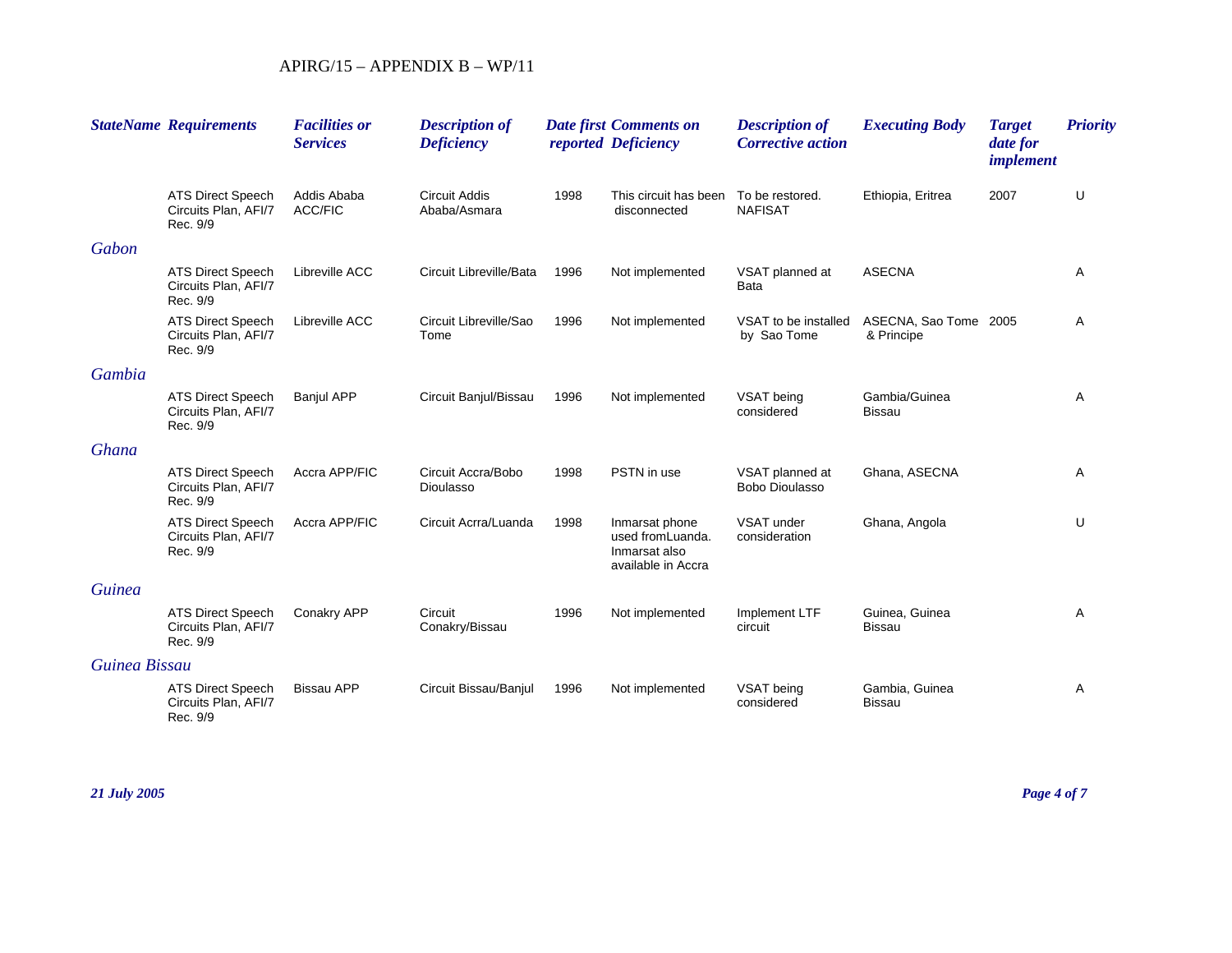|              | <b>StateName Requirements</b>                                | <b>Facilities or</b><br><b>Services</b> | <b>Description of</b><br><b>Deficiency</b> |      | <b>Date first Comments on</b><br>reported Deficiency | <b>Description of</b><br><b>Corrective action</b>                             | <b>Executing Body</b>           | <b>Target</b><br>date for<br><i>implement</i> | <b>Priority</b> |
|--------------|--------------------------------------------------------------|-----------------------------------------|--------------------------------------------|------|------------------------------------------------------|-------------------------------------------------------------------------------|---------------------------------|-----------------------------------------------|-----------------|
|              | <b>ATS Direct Speech</b><br>Circuits Plan, AFI/7<br>Rec. 9/9 | <b>Bissau APP</b>                       | Circuit<br>Bissau/Conakry                  | 1996 | Not implemented                                      | Implement LTF<br>circuit                                                      | Guinea, Guinea<br><b>Bissau</b> |                                               | Α               |
|              | <b>ATS Direct Speech</b><br>Circuits Plan, AFI/7<br>Rec. 9/9 | <b>Bissau APP</b>                       | Circuit Bissau/Dakar                       | 1996 | Not implemented                                      | VSAT being<br>considered                                                      | ASECNA, Guinea<br><b>Bissau</b> |                                               | U               |
| Libya        |                                                              |                                         |                                            |      |                                                      |                                                                               |                                 |                                               |                 |
|              | <b>ATS Direct Speech</b><br>Circuits Plan, AFI/7<br>Rec. 9/9 | Tripoli ACC/FIC                         | <b>Circuit Tripoli/Algiers</b>             | 1998 | Not implemented                                      | Implement LTF<br>circuit. Algiers to<br>contact PTT Libya.                    | Libya, Algeria                  |                                               | U               |
|              | <b>ATS Direct Speech</b><br>Circuits Plan, AFI/7<br>Rec. 9/9 | Tripoli ACC/FIC                         | Circuit<br>Tripoli/Khartoum                | 1998 | Not implemented                                      | VSAT NAFISAT in<br>project.                                                   | Libya, Sudan                    | 2007                                          | U               |
|              | <b>ATS Direct Speech</b><br>Circuits Plan, AFI/7<br>Rec. 9/9 | Tripoli ACC/FIC                         | <b>Circuit Tripoli/Niamey</b>              | 1998 | Not implemented                                      | <b>VSAT NAFISAT in</b><br>project                                             | Libya, ASECNA                   | 2007                                          | U               |
|              | <b>ATS Direct Speech</b><br>Circuits Plan, AFI/7<br>Rec. 9/9 | Tripoli ACC/FIC                         | Circuit<br>Tripoli/N'Djamena               | 1998 | Not implemented                                      | <b>VSAT NAFISAT in</b><br>project. PSTN and<br>Satphone proposed<br>by ASECNA | Libya, ASECNA                   | 2007                                          | U               |
| <b>Niger</b> |                                                              |                                         |                                            |      |                                                      |                                                                               |                                 |                                               |                 |
|              | <b>ATS Direct Speech</b><br>Circuits Plan, AFI/7<br>Rec. 9/9 | Niamey ACC/FIC                          | Circuit Niamey/Tripoli                     | 1998 | Not implemented                                      | VSAT NAFISAT in<br>project                                                    | ASECNA, Libya                   | 2007                                          | U               |
| Rwanda       |                                                              |                                         |                                            |      |                                                      |                                                                               |                                 |                                               |                 |
|              | <b>ATS Direct Speech</b><br>Circuits Plan, AFI/7<br>Rec. 9/9 | Kigali APP                              | Circuit Kigali/Goma                        | 1996 | Not implemented                                      |                                                                               | Rwanda, DR Congo                |                                               | Α               |
|              | <b>ATS Direct Speech</b><br>Circuits Plan, AFI/7<br>Rec. 9/9 | Kigali APP                              | Circuit<br>Kigali/Kinshasa                 | 1996 | Not implemented                                      | VSAT operational in<br>Kinshasa and in<br>Kigali                              | Rwanda, DR Congo                |                                               | Α               |

*Sao Tome & Principe*

*21 July 2005 Page 5 of 7*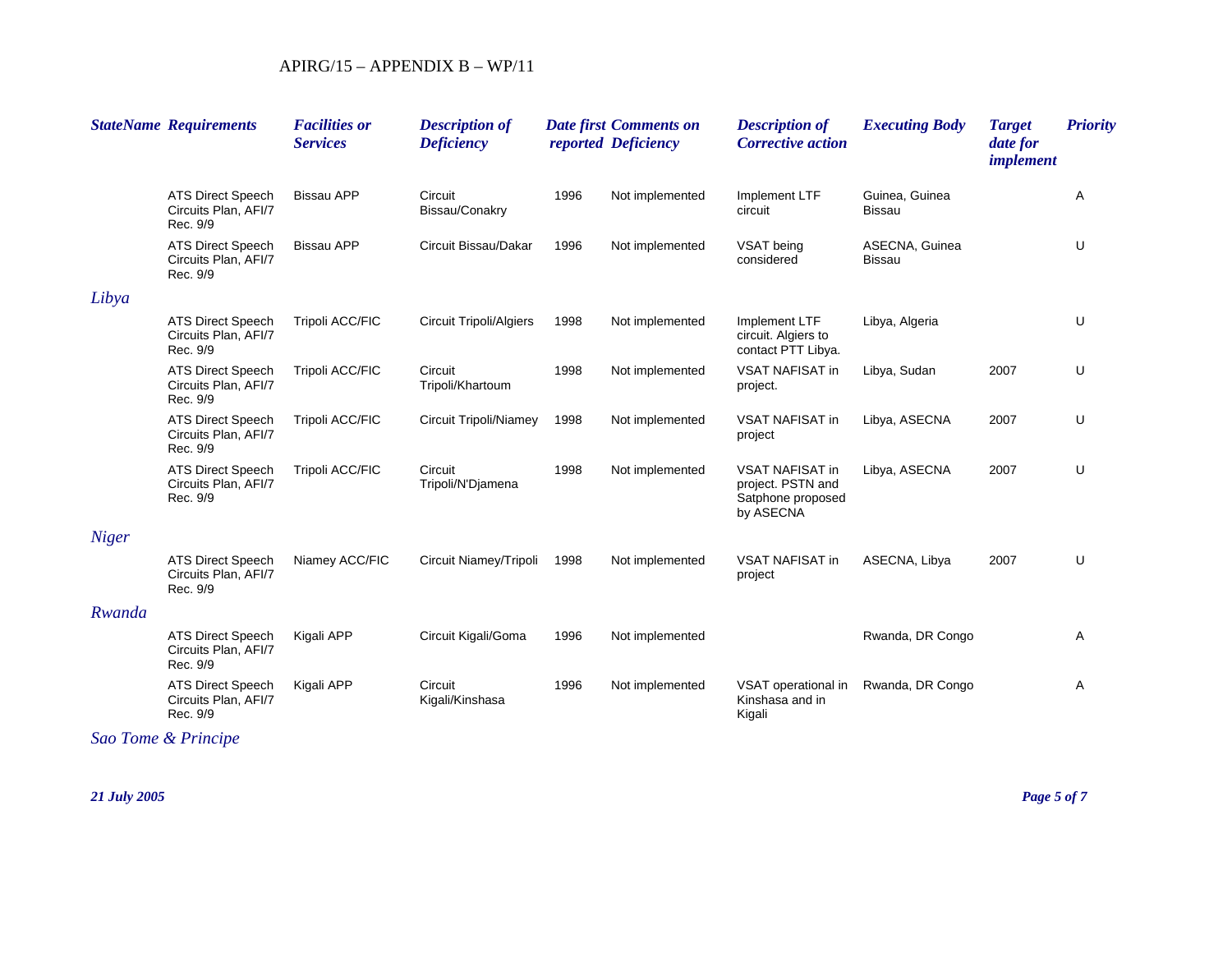|              | <b>StateName Requirements</b>                                | <b>Facilities or</b><br><b>Services</b> | <b>Description of</b><br><b>Deficiency</b> |      | <b>Date first Comments on</b><br>reported Deficiency | <b>Description of</b><br><b>Corrective action</b>                                    | <b>Executing Body</b>           | <b>Target</b><br>date for<br><i>implement</i> | <b>Priority</b> |
|--------------|--------------------------------------------------------------|-----------------------------------------|--------------------------------------------|------|------------------------------------------------------|--------------------------------------------------------------------------------------|---------------------------------|-----------------------------------------------|-----------------|
|              | <b>ATS Direct Speech</b><br>Circuits Plan, AFI/7<br>Rec. 9/9 | Sao Tome TWR                            | Circuit Sao<br>Tome/Brazzaville            | 1998 | Not implemented                                      | VSAT to be installed<br>at Sao Tome                                                  | Sao Tome &<br>Principe, ASECNA  | 2005                                          | U               |
|              | <b>ATS Direct Speech</b><br>Circuits Plan, AFI/7<br>Rec. 9/9 | Sao Tome TWR                            | Circuit Sao<br>Tome/Libreville             | 1998 | Not implemented                                      | VSAT to be installed<br>at Sao Tome                                                  | Sao Tome &<br>Principe, ASECNA  | 2005                                          | Α               |
| Senegal      |                                                              |                                         |                                            |      |                                                      |                                                                                      |                                 |                                               |                 |
|              | <b>ATS Direct Speech</b><br>Circuits Plan, AFI/7<br>Rec. 9/9 | Dakar ACC/FIC                           | Circuit Dakar/Bissau                       | 1998 | Not implemented                                      | VSAT being<br>considered                                                             | ASECNA, Guinea<br><b>Bissau</b> |                                               | U               |
| South Africa |                                                              |                                         |                                            |      |                                                      |                                                                                      |                                 |                                               |                 |
|              | <b>ATS Direct Speech</b><br>Circuits Plan, AFI/7<br>Rec. 9/9 | Johannesburg<br><b>ACC/FIC</b>          | Circuit<br>Johannesburg/Ezeiza             | 1998 | Not implemented                                      | <b>CAFSAT VSAT</b><br>implemented in<br>Johannesburg.                                | South Africa,<br>Argentina      | 2005                                          | U               |
| Sudan        |                                                              |                                         |                                            |      |                                                      |                                                                                      |                                 |                                               |                 |
|              | <b>ATS Direct Speech</b><br>Circuits Plan, AFI/7<br>Rec. 9/9 | Khartoum FIC                            | Circuit<br>Khartoum/Brazzaville            | 1996 | Not implemented                                      | <b>VSAT AFISNET</b><br>proposed by<br><b>ASECNA</b>                                  | Sudan, ASECNA                   | 2007                                          | U               |
|              | <b>ATS Direct Speech</b><br>Circuits Plan, AFI/7<br>Rec. 9/9 | Khartoum FIC                            | Circuit<br>Khartoum/Cairo                  | 1996 | Not implemented                                      | LTF circuit via PTTs<br>proposed by Egypt<br>until implementation<br>of VSAT NAFISAT | Egypt, Sudan                    | 2007                                          | U               |
|              | <b>ATS Direct Speech</b><br>Circuits Plan, AFI/7<br>Rec. 9/9 | Khartoum FIC                            | Circuit<br>Khartoum/Jeddah                 | 1996 | Not implemented                                      | VSAT NAFISAT in<br>project                                                           | Sudan, Saudi Arabia 2007        |                                               | U               |
|              | <b>ATS Direct Speech</b><br>Circuits Plan, AFI/7<br>Rec. 9/9 | Khartoum FIC                            | Circuit<br>Khartoum/Kinshasa               | 1996 | Not implemented                                      | <b>VSAT NAFISAT in</b><br>project                                                    | Sudan, DR Congo                 | 2007                                          | U               |
|              | <b>ATS Direct Speech</b><br>Circuits Plan, AFI/7<br>Rec. 9/9 | Khartoum FIC                            | Circuit<br>Khartoum/N'djamena              | 1996 | Not implemented                                      | <b>VSAT NAFISAT in</b><br>project. PSTN<br>proposed by<br><b>ASECNA</b>              | Sudan, ASECNA                   | 2007                                          | U               |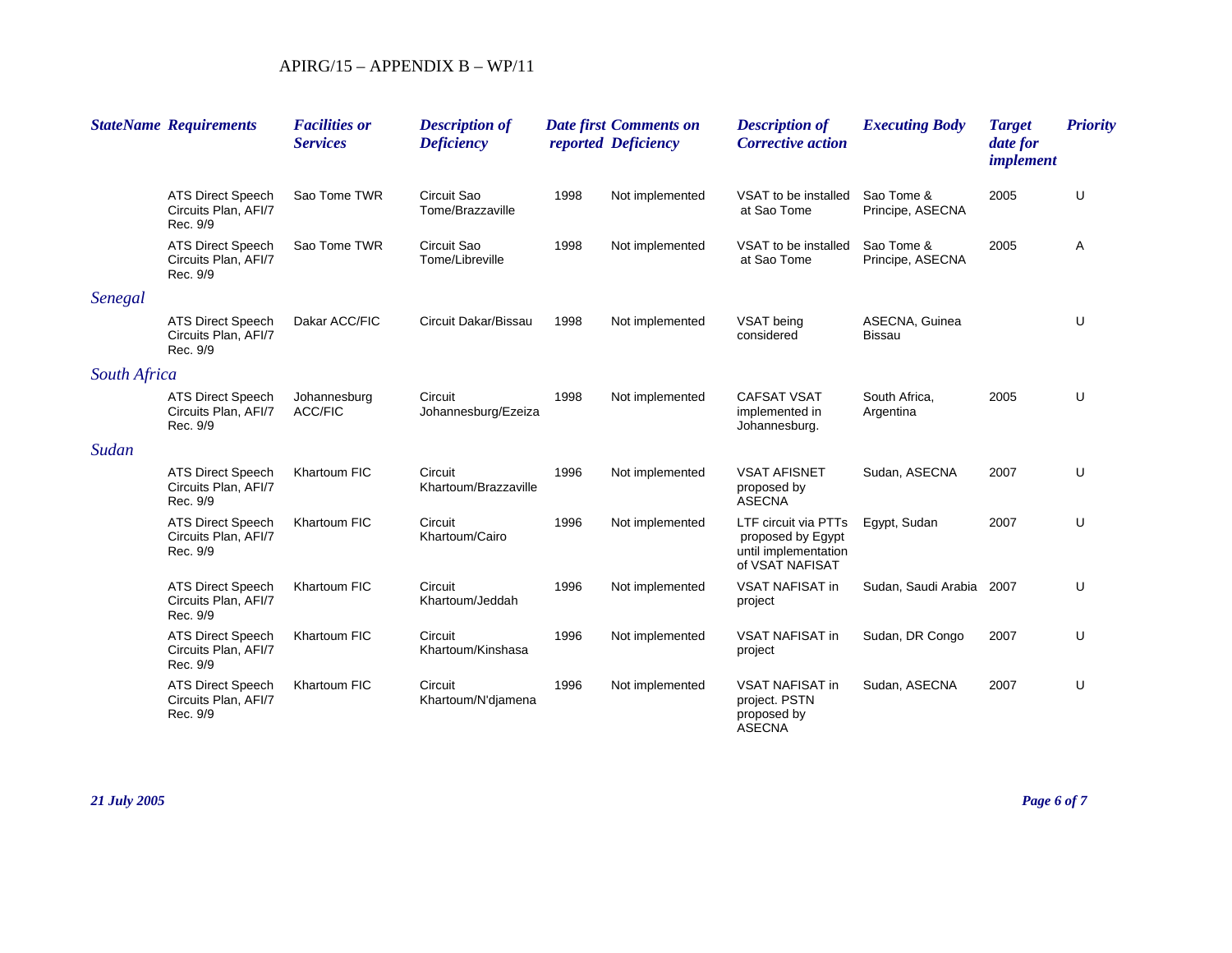|               | <b>StateName Requirements</b>                         | <b>Facilities or</b><br><b>Services</b> | <b>Description of</b><br><b>Deficiency</b> |      | <b>Date first Comments on</b><br>reported Deficiency | <b>Description of</b><br><b>Corrective action</b> | <b>Executing Body</b> | <b>Target</b><br>date for<br><i>implement</i> | <b>Priority</b> |
|---------------|-------------------------------------------------------|-----------------------------------------|--------------------------------------------|------|------------------------------------------------------|---------------------------------------------------|-----------------------|-----------------------------------------------|-----------------|
|               | ATS Direct Speech<br>Circuits Plan, AFI/7<br>Rec. 9/9 | Khartoum FIC                            | Circuit<br>Khartoum/Tripoli                | 1996 | Not implemented                                      | <b>VSAT NAFISAT in</b><br>project                 | Sudan, Libya          | 2007                                          | U               |
| <b>Uganda</b> |                                                       |                                         |                                            |      |                                                      |                                                   |                       |                                               |                 |
|               | ATS Direct Speech<br>Circuits Plan, AFI/7<br>Rec. 9/9 | Entebbe FIC                             | Circuit<br>Entebbe/Kinshasa                | 1996 | Not implemented                                      | VSAT SADC2 and<br>NAFISAT in project              | DR Congo, Uganda      | 2007                                          | U               |
| Zimbabwe      |                                                       |                                         |                                            |      |                                                      |                                                   |                       |                                               |                 |
|               | ATS Direct Speech<br>Circuits Plan, AFI/7<br>Rec. 9/9 | <b>Bulawayo TWR</b>                     | Circuit<br>Bulawayo/Francistow             | 2002 | Not implemented                                      | Implement facility                                | Zimbabwe.<br>Botswana |                                               | A               |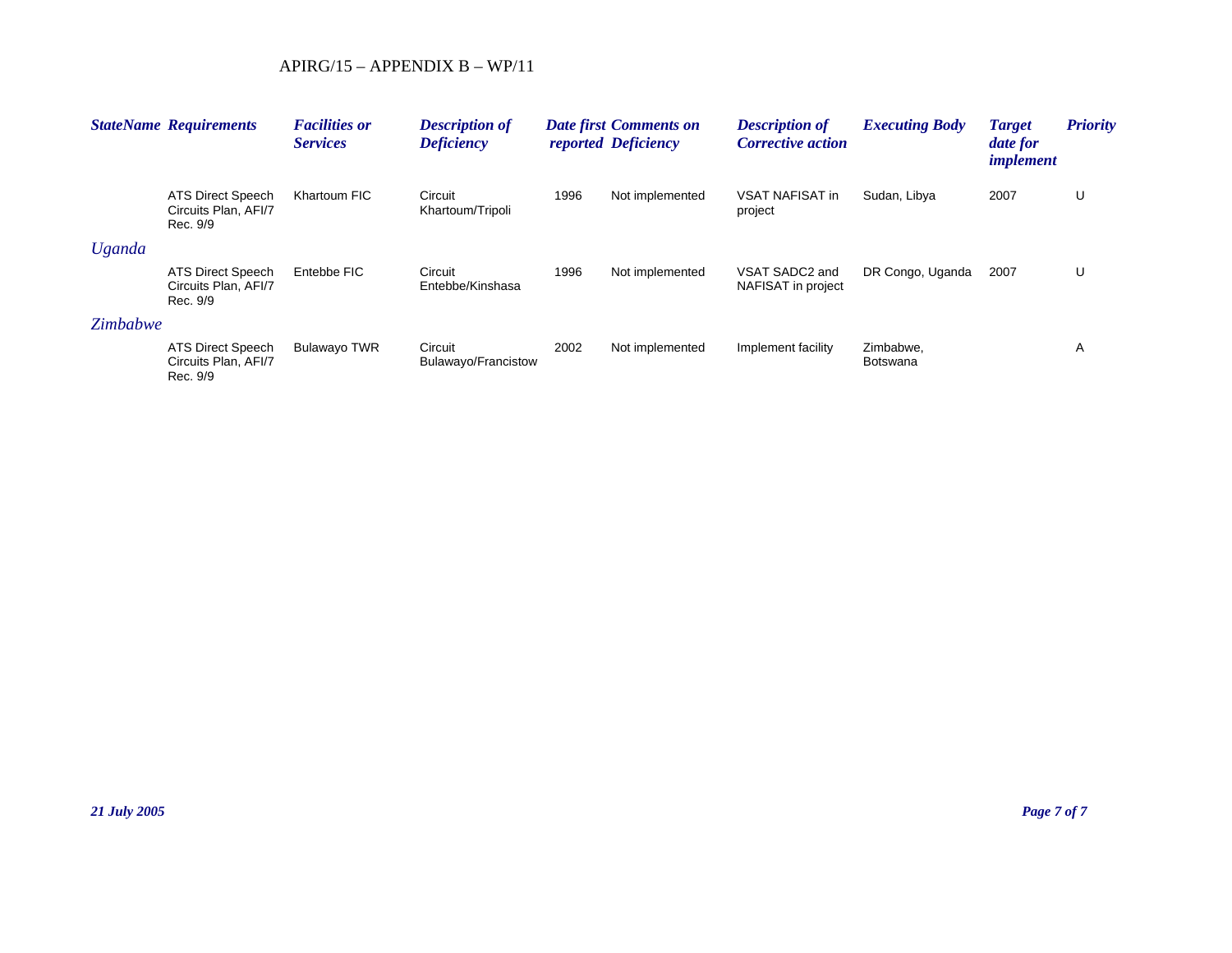# *List of Deficiencies - AMS*

|                    | <b>StateName Requirements</b> | <b>Facilities or</b><br><b>Services</b> | <b>Description of</b><br><b>Deficiency</b>            |      | <b>Date first Comments on</b><br>reported Deficiency                | <b>Description of</b><br><b>Corrective action</b>                            | <b>Executing Body</b> | <b>Target</b><br>date for<br><i>implement</i> | <b>Priority</b> |
|--------------------|-------------------------------|-----------------------------------------|-------------------------------------------------------|------|---------------------------------------------------------------------|------------------------------------------------------------------------------|-----------------------|-----------------------------------------------|-----------------|
| Angola             |                               |                                         |                                                       |      |                                                                     |                                                                              |                       |                                               |                 |
|                    | AMS AFI/7 Rec.<br>9/12        | Luanda ACC                              | Inadequate VHF<br>coverage of busy<br>ATS routes      | 1998 | Implement remote<br><b>VHF</b> stations                             | 5 VHF stations to<br>be installed                                            | <b>ENANA</b>          |                                               | U               |
|                    | AMS AFI/7 Rec.<br>9/12        | Luanda FIC                              | HF poor quality and<br>unavailable in<br>oceanic area | 2004 | Improve facilities                                                  | Install adequate<br>equipment                                                | <b>ENANA</b>          |                                               | U               |
| Dem. Rep. of Congo |                               |                                         |                                                       |      |                                                                     |                                                                              |                       |                                               |                 |
|                    | AMS AFI/7 Rec.<br>9/12        | Kinshasa FIR                            | Inadequate VHF<br>coverage of busy<br>ATS routes      | 1998 |                                                                     | <b>Extension of VHF</b><br>coverage in                                       | DR Congo              | 2006                                          | U               |
|                    | AMS AFI/7 Rec.<br>9/12        | Kinshasa FIR                            | HF poor quality.<br>Selcal not available              | 1998 | <b>FIC Kinshasa</b><br>operational April<br>2005                    | New equipment<br>being installed at<br>Kinshasa, Kisangani<br>and Lubumbashi | DR Congo              | 2006                                          | U               |
| Libya              |                               |                                         |                                                       |      |                                                                     |                                                                              |                       |                                               |                 |
|                    | AMS AFI/7 Rec.<br>9/12        | <b>Tripoli FIR</b>                      | Inadequate VHF<br>coverage of busy<br>ATS routes      | 2004 | Implement remote<br><b>VHF</b> stations                             |                                                                              | Libya                 |                                               | U               |
| Malawi             |                               |                                         |                                                       |      |                                                                     |                                                                              |                       |                                               |                 |
|                    | AMS AFI/7 Rec.<br>9/12        | <b>FIR Lilongwe</b>                     | VHF coverage<br>incomplete                            | 2001 | Install additional<br>VHF relay stations<br>at Muzuzu and<br>Zomba. | <b>Extension VHF</b><br>coverage in<br>progress. Equipment<br>in place.      | Malawi                | 2003                                          | U               |

*Somalia*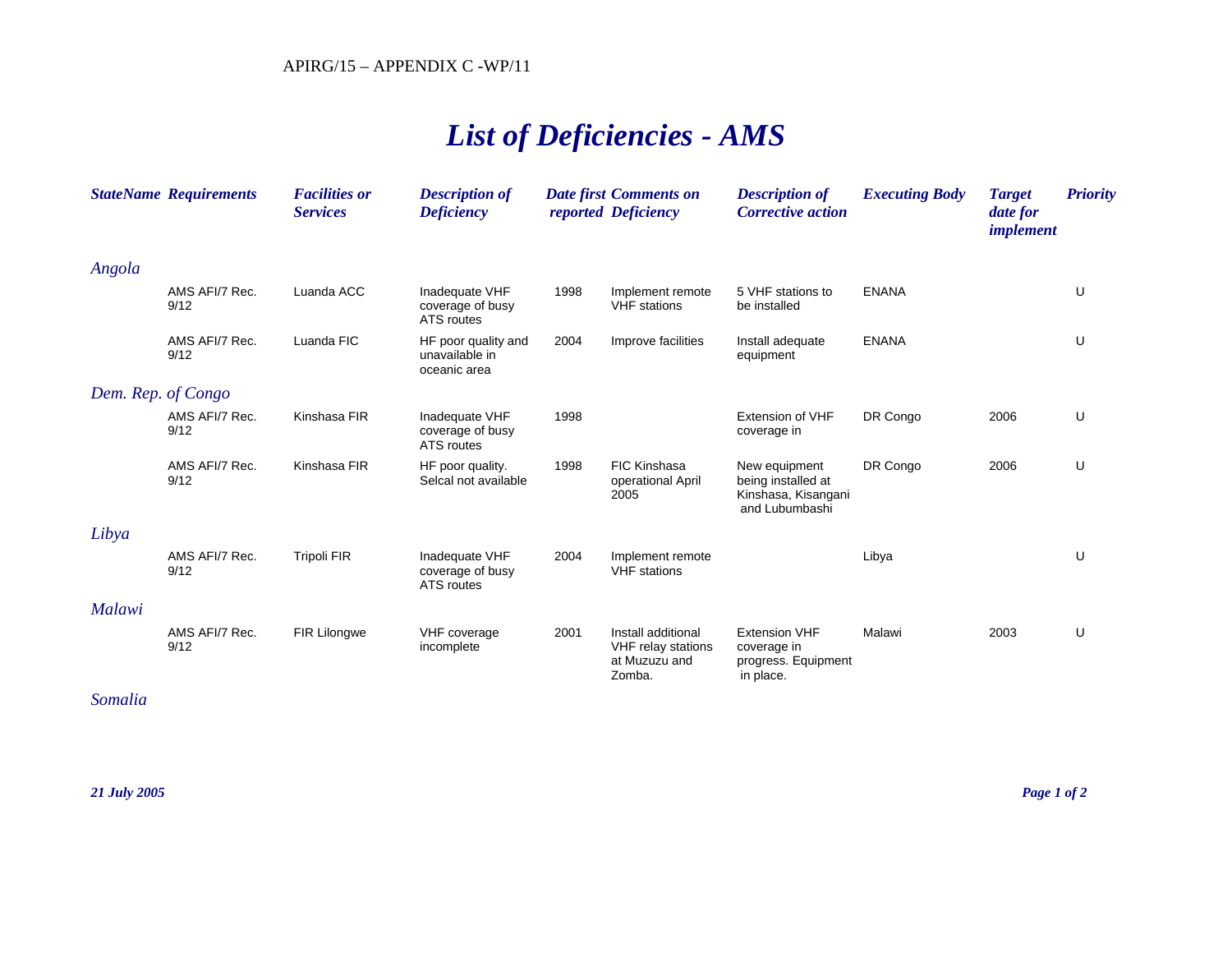| <b>StateName Requirements</b> |                | <b>Facilities or</b><br><b>Services</b> | <b>Description of</b><br><b>Deficiency</b>    | <b>Date first Comments on</b><br><i>reported Deficiency</i> | <b>Description of</b><br><b>Corrective action</b> | <b>Executing Body</b> | <b>Target</b><br>date for<br><i>implement</i> | <b>Priority</b> |
|-------------------------------|----------------|-----------------------------------------|-----------------------------------------------|-------------------------------------------------------------|---------------------------------------------------|-----------------------|-----------------------------------------------|-----------------|
| 9/12                          | AMS AFI/7 Rec. | Mogadishu ACC                           | Lack of VHF<br>coverage of busy<br>ATS routes | 1998                                                        | Install VHF relays                                | Somalia               |                                               |                 |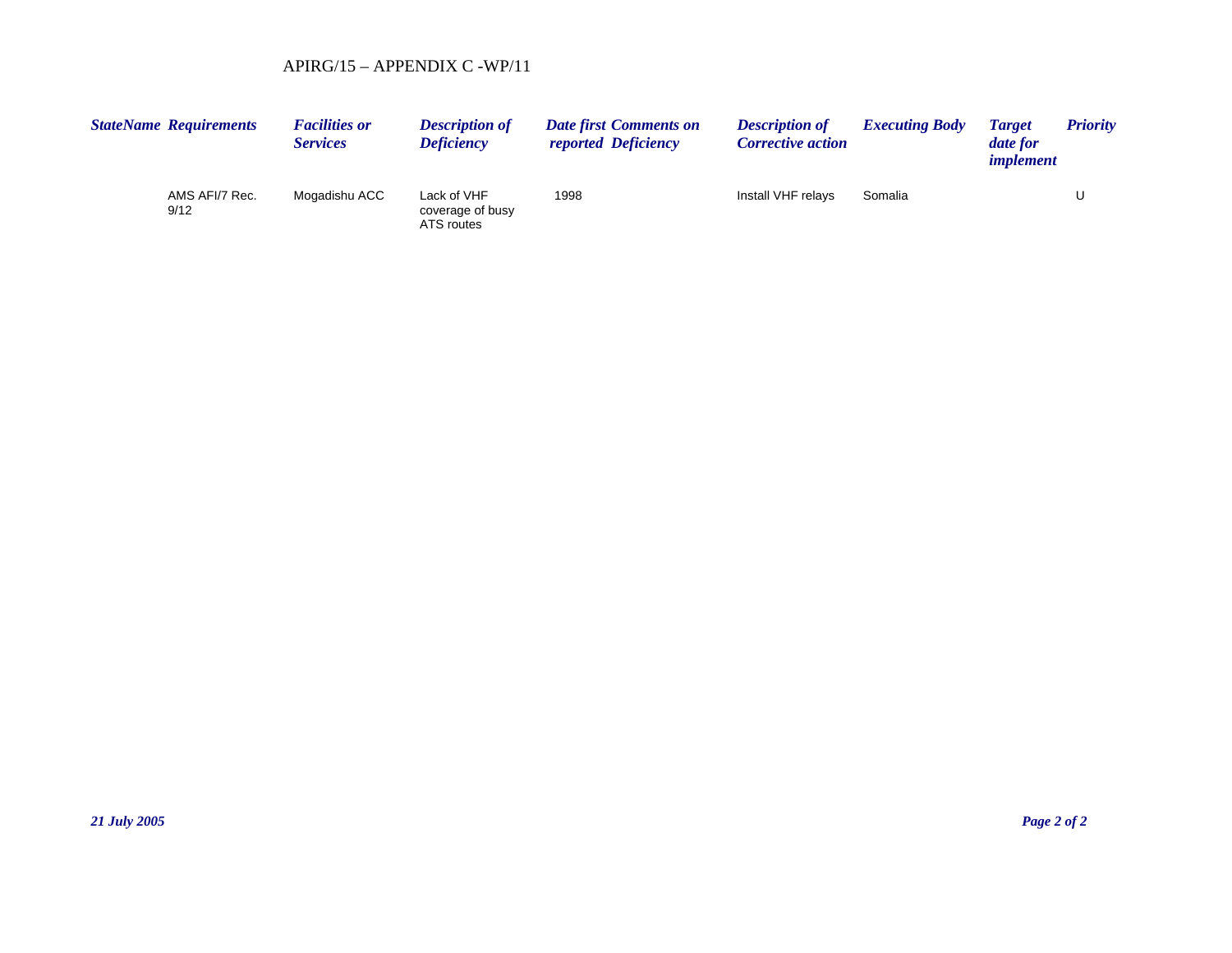# *List of Deficiencies - ARNS*

|                    | <b>StateName Requirements</b> | <b>Facilities or</b><br><b>Services</b> | <b>Description of</b><br><b>Deficiency</b> |      | <b>Date first Comments on</b><br>reported Deficiency | <b>Description of</b><br><b>Corrective action</b>                  | <b>Executing Body</b> | <b>Target</b><br>date for<br><i>implement</i> | <b>Priority</b> |
|--------------------|-------------------------------|-----------------------------------------|--------------------------------------------|------|------------------------------------------------------|--------------------------------------------------------------------|-----------------------|-----------------------------------------------|-----------------|
| Angola             |                               |                                         |                                            |      |                                                      |                                                                    |                       |                                               |                 |
|                    | Navaids AFI/7.<br>Rec. 10/4   | Cuito Cuanavale                         | VOR/DME                                    | 1998 | Not implemented                                      | Implement facility                                                 | <b>ENANA</b>          |                                               | U               |
|                    | Navaids AFI/7.<br>Rec. 10/4   | Huambo                                  | VOR/DME                                    | 1998 | Not implemented                                      | Implement facility                                                 | <b>ENANA</b>          |                                               | Α               |
|                    | Navaids AFI/7.<br>Rec. 10/4   | Kuito                                   | VOR/DME                                    | 1998 | Not implemented                                      | Implement facility                                                 | <b>ENANA</b>          |                                               | Α               |
|                    | Navaids AFI/7.<br>Rec. 10/4   | Saurimo                                 | VOR/DME                                    | 1998 | Not implemented                                      | Implement facility                                                 | <b>ENANA</b>          |                                               | U               |
| Cameroon           |                               |                                         |                                            |      |                                                      |                                                                    |                       |                                               |                 |
|                    | Navaids AFI/7,<br>Rec. 10/4   | Foumban                                 | <b>VOR</b>                                 | 1998 | Not implemented                                      | Amend AFI Plan to<br>replace facility with<br>Bafoussam<br>VOR/DME | Cameroon              |                                               | U               |
|                    | Navaids AFI/7.<br>Rec. 10/4   | Maroua                                  | <b>VOR</b>                                 | 1998 | Not implemented                                      | Implement facility                                                 | Cameroon              |                                               | Α               |
| Dem. Rep. of Congo |                               |                                         |                                            |      |                                                      |                                                                    |                       |                                               |                 |
|                    | Navaids AFI/7,<br>Rec. 10/4   | Kalemie                                 | VOR/DME                                    | 1998 | Unserviceable                                        | New equipment to<br>be installed                                   | DR Congo              | 2005                                          | U               |
|                    | Navaids AFI/7,<br>Rec. 10/4   | Kindu                                   | <b>VOR</b>                                 | 1998 | Unserviceable                                        | New equipment to<br>be installed                                   | DR Congo              | 2005                                          | U               |
|                    | Navaids AFI/7,<br>Rec. 10/4   | Kisangani                               | VOR/DME                                    | 1998 | Unserviceable                                        | New equipment<br>being installed                                   | DR Congo              | 2005                                          | Α               |
| Gabon              |                               |                                         |                                            |      |                                                      |                                                                    |                       |                                               |                 |
|                    | Navaids, AFI/7<br>Rec. 10/4   | Port Gentil                             | ILS RWY 21                                 | 2001 | Equipment at site                                    | Installation in<br>progress                                        | <b>ASECNA</b>         |                                               | U               |

*21 July 2005 Page 1 of 4*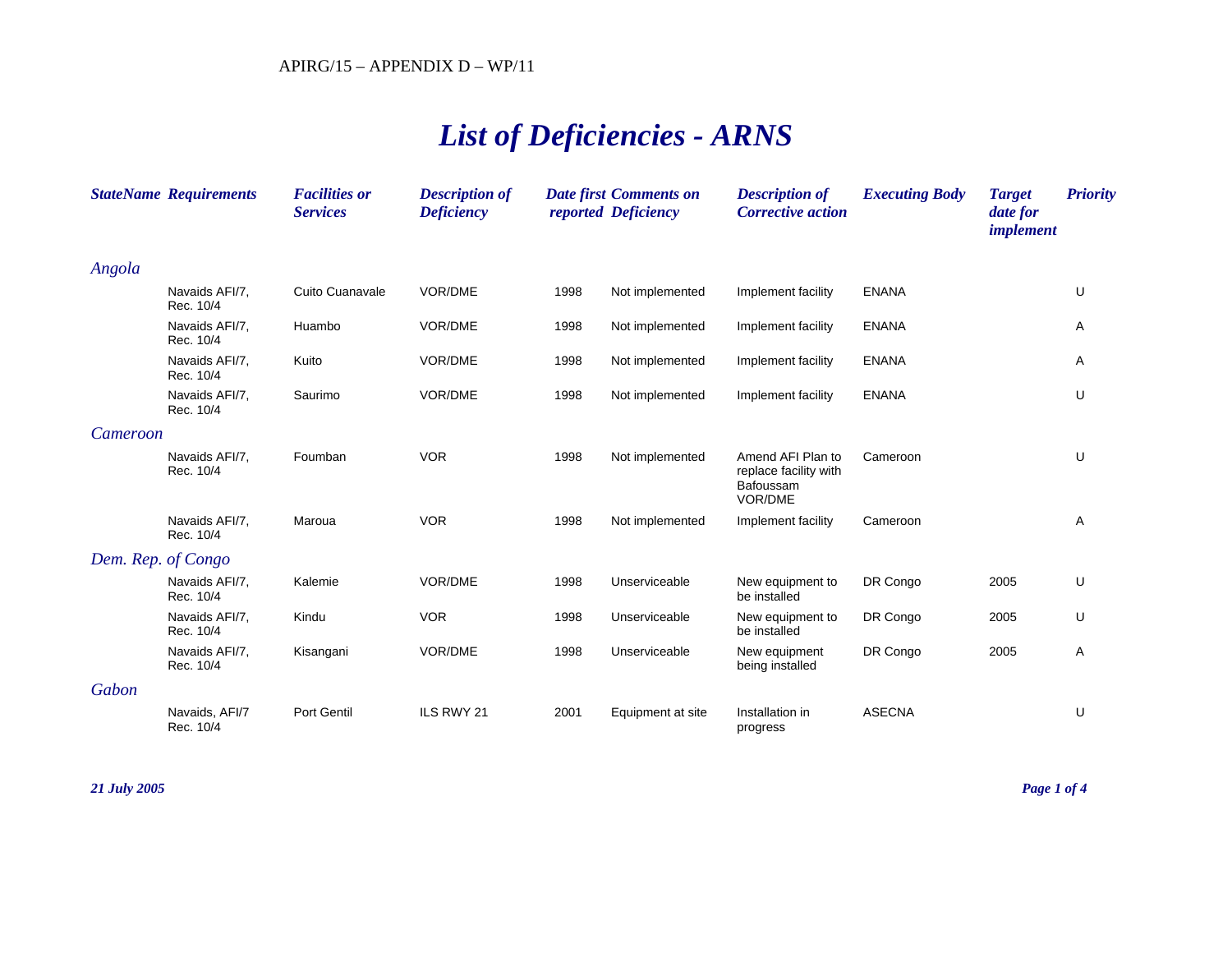|               | <b>StateName Requirements</b> | <b>Facilities or</b><br><b>Services</b> | <b>Description of</b><br><b>Deficiency</b> |      | <b>Date first Comments on</b><br>reported Deficiency | <b>Description of</b><br><b>Corrective action</b> | <b>Executing Body</b> | <b>Target</b><br>date for<br>implement | <b>Priority</b> |
|---------------|-------------------------------|-----------------------------------------|--------------------------------------------|------|------------------------------------------------------|---------------------------------------------------|-----------------------|----------------------------------------|-----------------|
| <b>Guinea</b> |                               |                                         |                                            |      |                                                      |                                                   |                       |                                        |                 |
|               | Navaids AFI/7,<br>Rec. 10/4   | Kankan                                  | <b>VOR</b>                                 | 1998 | Not implemented                                      | Implement facility                                | Guinea                |                                        | Α               |
|               | Navaids AFI/7,<br>Rec. 10/4   | Labe                                    | <b>VOR</b>                                 | 1998 | Not implemented                                      | Implement facility                                | Guinea                |                                        | Α               |
|               | Navaids AFI/7,<br>Rec. 10/4   | Nzerekore                               | <b>VOR</b>                                 | 1998 | Not implemented                                      | Implement facility                                | Guinea                |                                        | Α               |
| Kenya         |                               |                                         |                                            |      |                                                      |                                                   |                       |                                        |                 |
|               | Navaids AFI/7.<br>Rec. 10/4   | Mandera                                 | VOR/DME                                    | 1998 | Not implemented                                      | Implement facility                                | Kenya                 |                                        | U               |
| Lesotho       |                               |                                         |                                            |      |                                                      |                                                   |                       |                                        |                 |
|               | Navaids AFI/7,<br>Rec. 10/4   | Maseru                                  | VOR/DME                                    | 2002 | Not implemented                                      | To implement                                      | Lesotho               |                                        | U               |
| Liberia       |                               |                                         |                                            |      |                                                      |                                                   |                       |                                        |                 |
|               | Navaids AFI/7.<br>Rec. 10/4   | Robertsfield                            | <b>ILS 04</b>                              | 1998 | Not implemented                                      | Implement facility                                | Liberia               |                                        | U               |
| Libya         |                               |                                         |                                            |      |                                                      |                                                   |                       |                                        |                 |
|               | Navaids AFI/7,<br>Rec. 10/4   | Sarir                                   | VOR/DME                                    | 1998 | Not implemented                                      | Implement facility                                | Libya                 |                                        | U               |
| Madagascar    |                               |                                         |                                            |      |                                                      |                                                   |                       |                                        |                 |
|               | Navaids AFI/7.<br>Rec. 10/4   | Antsiranana                             | <b>VOR</b>                                 | 1998 | Not implemented                                      | Implement facility                                | Madagascar            |                                        | U               |
|               | Navaids AFI/7,<br>Rec. 10/4   | Maintirano                              | <b>VOR</b>                                 | 2002 | Not implemented                                      | Implement facility                                | Madagascar            |                                        | U               |
|               | Navaids AFI/7,<br>Rec. 10/4   | Morondava                               | <b>VOR</b>                                 | 1998 | Not implemented                                      | Implement facility                                | Madagascar            |                                        | U               |
|               | Navaids AFI/7.<br>Rec. 10/4   | Sainte Marie                            | <b>VOR</b>                                 | 1998 | Not implemented                                      | Implement facility                                | Madagascar            |                                        | A               |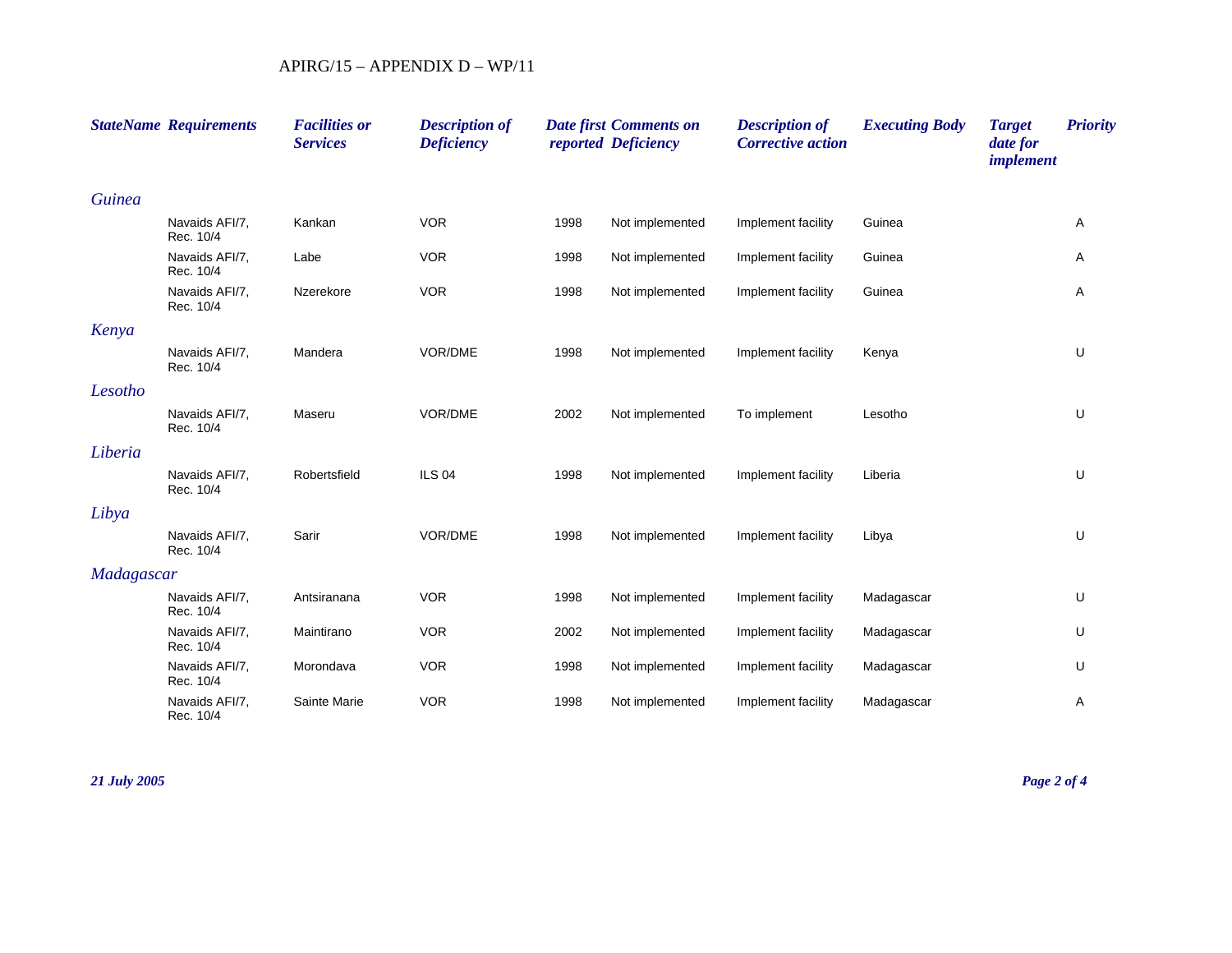|              | <b>StateName Requirements</b> | <b>Facilities or</b><br><b>Services</b> | <b>Description of</b><br><b>Deficiency</b> |      | <b>Date first Comments on</b><br>reported Deficiency | <b>Description of</b><br><b>Corrective action</b> | <b>Executing Body</b>  | <b>Target</b><br>date for<br><i>implement</i> | <b>Priority</b> |
|--------------|-------------------------------|-----------------------------------------|--------------------------------------------|------|------------------------------------------------------|---------------------------------------------------|------------------------|-----------------------------------------------|-----------------|
|              | Navaids AFI/7,<br>Rec. 10/4   | Toliara                                 | <b>VOR</b>                                 | 1998 | Not implemented                                      | Implement facility                                | Madagascar             |                                               | U               |
| Mali         |                               |                                         |                                            |      |                                                      |                                                   |                        |                                               |                 |
|              | Navaids AFI/7.<br>Rec. 10/4   | Tessalit                                | <b>VOR</b>                                 | 1998 | Not implemented                                      | Implement facility                                | Mali, ASECNA           |                                               | U               |
|              | Sao Tome & Principe           |                                         |                                            |      |                                                      |                                                   |                        |                                               |                 |
|              | Navaids AFI/7,<br>Rec. 10/4   | Sao Tome                                | <b>ILS 11</b>                              | 1998 | Not implemented                                      | Implement facility                                | Sao Tome &<br>Principe |                                               | Α               |
| Sierra Leone |                               |                                         |                                            |      |                                                      |                                                   |                        |                                               |                 |
|              | Navaids AFI/7.<br>Rec. 10/4   | Freetown/Lungi                          | <b>ILS 30</b>                              | 1999 | Unserviceable                                        | To repair                                         | Sierra Leone           |                                               | U               |
|              | Navaids AFI/7,<br>Rec. 10/4   | Freetown/Lungi                          | VOR/DME                                    | 1999 | Unserviceable                                        | To repair                                         | Sierra Leone           |                                               | U               |
| Somalia      |                               |                                         |                                            |      |                                                      |                                                   |                        |                                               |                 |
|              | Navaids AFI/7,<br>Rec. 10/4   | Hargeisa                                | VOR/DME                                    | 1998 | Not implemented                                      | Implement facility                                | Somalia                |                                               | U               |
|              | Navaids AFI/7.<br>Rec. 10/4   | Mogadishu                               | VOR/DME                                    | 1998 | Not implemented                                      | Implement facility                                | Somalia                |                                               | U               |
| Sudan        |                               |                                         |                                            |      |                                                      |                                                   |                        |                                               |                 |
|              | Navaids AFI/7,<br>Rec. 10/4   | Geneina                                 | <b>VOR</b>                                 | 1998 | Not implemented                                      | Implement facility                                | Sudan                  |                                               | U               |
|              | Navaids AFI/7.<br>Rec. 10/4   | Juba                                    | <b>ILS 13</b>                              | 1998 | Not implemented                                      | Implement facility                                | Sudan                  |                                               | Α               |
|              | Navaids AFI/7,<br>Rec. 10/4   | Karina                                  | VOR/DME                                    | 1998 | Not implemented                                      | Implement facility                                | Sudan                  |                                               | U               |
| Tanzania     |                               |                                         |                                            |      |                                                      |                                                   |                        |                                               |                 |
|              | Navaids AFI/7.<br>Rec. 10/4   | Dodoma                                  | VOR/DME                                    | 1998 | Not implemented                                      | Implement facility                                | Tanzania               | 31/12/2005                                    | U               |